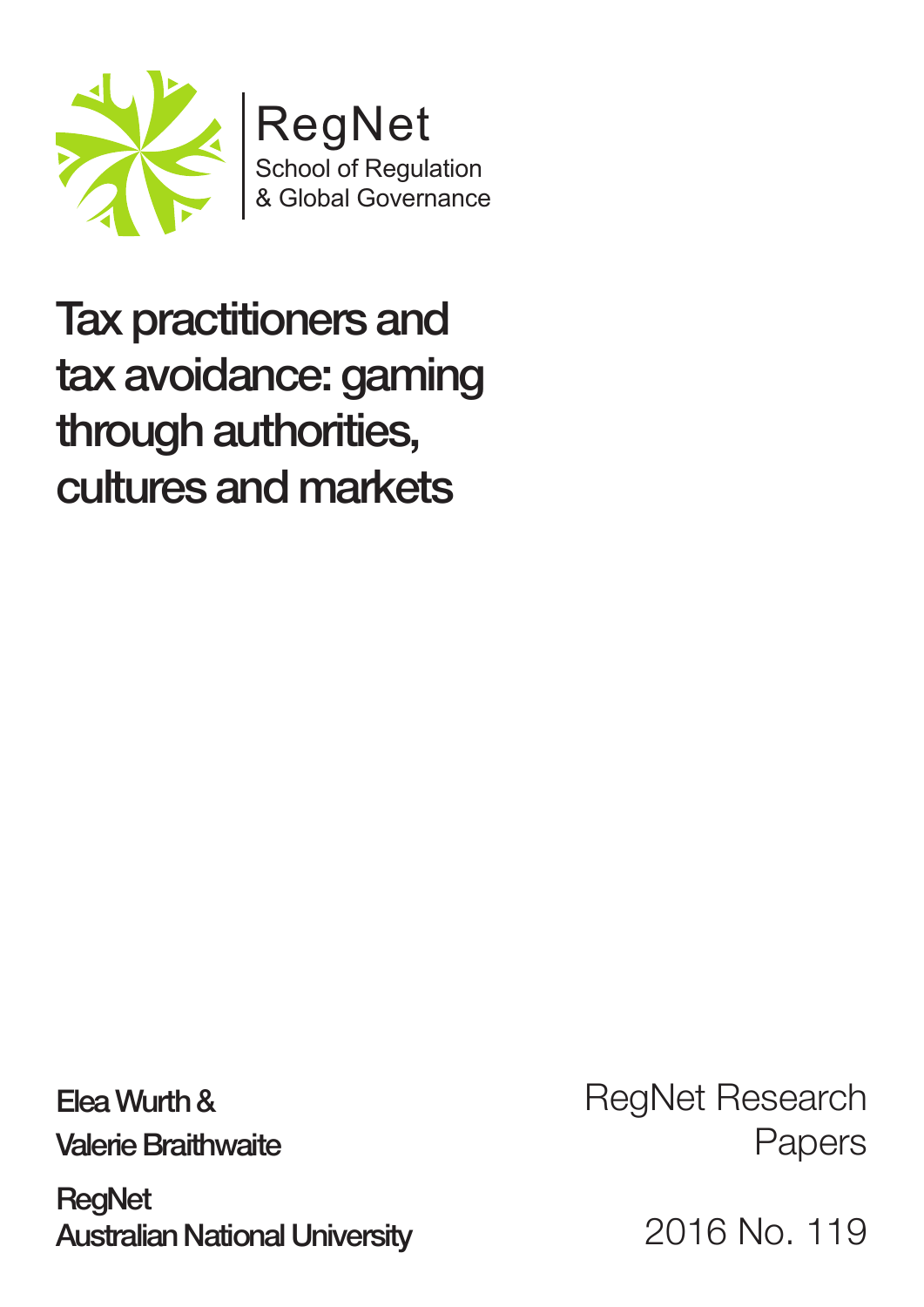# **Abstract**

Tax practitioners, otherwise referred to as tax agents, tax preparers, tax accountants and tax lawyers, play multiple roles in our tax and financial planning systems. They are gatekeepers to the tax system for those who know they need to engage but want someone else to take care of it for them. Empirical work collected from taxpayers and practitioners supports the idea that practitioners, like other professionals, are responsive to influences from many sources - clients, tax authorities, professional associations, governments, international bodies, and the organisations and cultures in which they work. Tax practitioners operate with imperatives that are not necessarily compatible: to attract clients, meet taxpayer expectations, meet performance standards set by firm partners, build reputation, abide by professional obligations and any associated regulatory standards, and operate in accordance with the rules set down by the tax authority. Tax practitioners have always been considered important as intermediaries of transactions between taxpayers and tax officials. In recent decades their role has become more complicated with recognition that they, not taxpayers hold the special knowledge required to facilitate tax avoidance, or what Lipatov (2012) calls sophisticated as opposed to simple tax evasion.

To understand how to curb the growing acceptance of tax avoidance and the threat it poses to tax systems, the tax practitioner – taxpayer relationship must be understood within a broader social and cultural context. This chapter proposes that the tax practitioner – taxpayer relationship is a micro social process to deliver tax compliance. Three models of the tax practitioner and taxpayer experience are reviewed and research on the role of the tax practitioner is discussed within these frameworks. Finally, new data are presented on how tax practitioners operate within the tax preparation market, with full knowledge of

oversight by the tax authority. The findings are based on a survey of over 1,000 practitioners preparing and lodging returns for clients with the Australian Taxation Office (Wurth 2013). Drawing on lessons learnt from these three models, an integrated model is provided to broaden the landscape against which we view and study developments in the tax avoidance industry.

# **Keywords**

tax avoidance, tax practitioners, tax compliance, regulation, tax system

## **Citation**

This paper can be cited as:

Wurth, Elea & Valerie Braithwaite 2016. 'Tax practitioners and tax avoidance: gaming through authorities, cultures and markets'. *RegNet Research Paper*, No. 119, School of Regulation and Global Governance (RegNet).

> The RegNet Research Paper Series is published electronically by the School of Regulation and Global Governance (RegNet) at the Australian National University. Find out more about our work at regnet.anu.edu.au

© Copyright is held by the author or authors of each research paper. Electronic and paper copies may be made of a research paper, but its format may not be altered in any way without the author's permission.

Note: The views expressed in each paper are those of the author or authors of the paper. They do not represent the views of the series editor, RegNet, or the Australian National University.

Series Editor: Dr Jeroen van der Heijden

Please forward any feedback, submissions or requests to:[regnet@anu.edu.au](mailto:regnet%40anu.edu.au?subject=RegNet%20Research%20Papers).

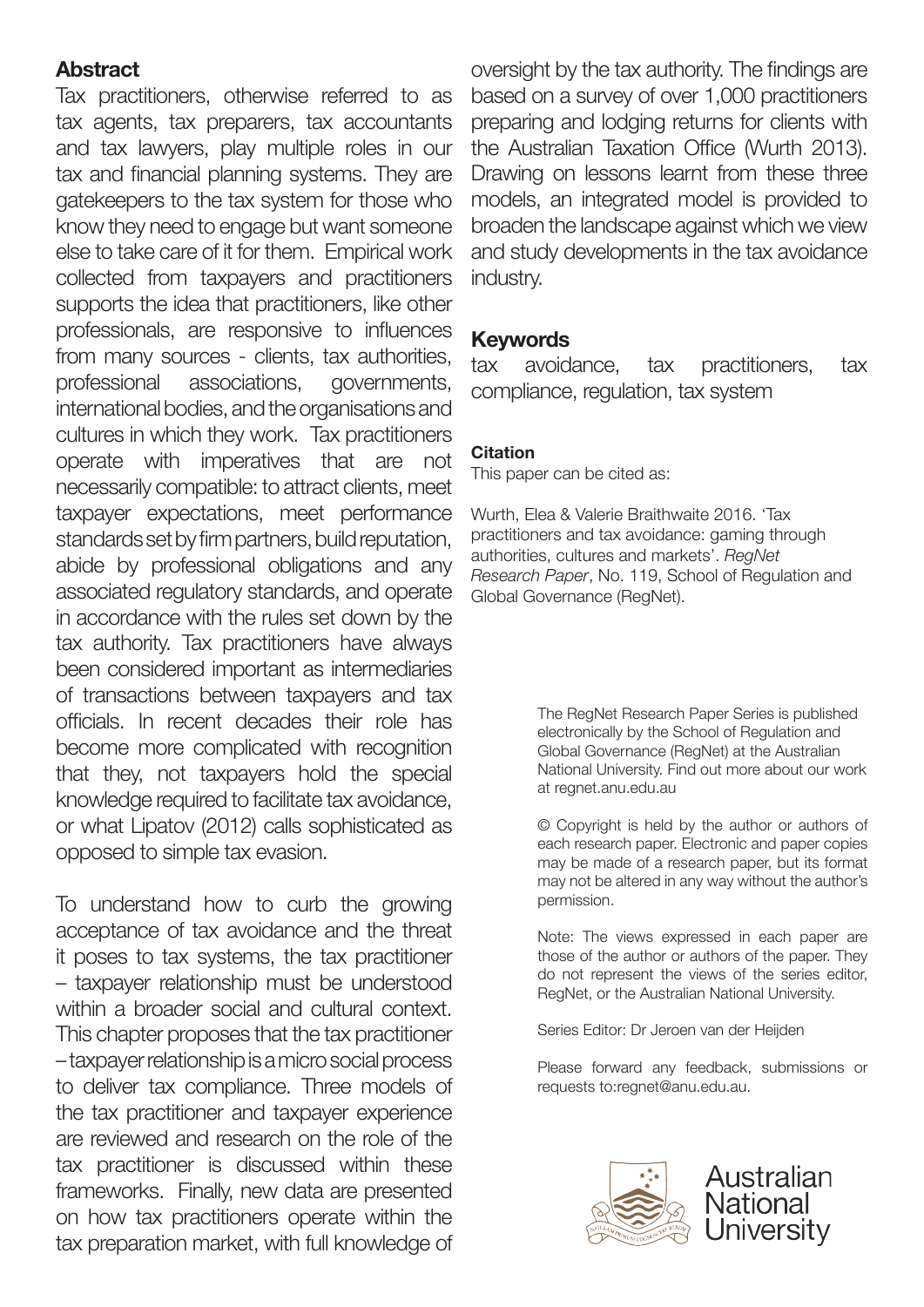#### *WORKING PAPER*

# **Tax practitioners and tax avoidance: gaming through authorities, cultures and markets**

# **Elea Wurth and Valerie Braithwaite , School of Regulation and Global Governance (RegNet), Australian National University**

Tax practitioners play multiple roles in our tax and financial planning systems (Devos 2012; Klepper, Mazur and Nagin 1991). They are gatekeepers to the tax system for those who want someone else to take care of their tax affairs. Tax practitioners function as enforcers, trying to dissuade clients from actions that will likely create problems with tax authorities, either through protracted conflict or penalties. Tax practitioners also adopt the role of enablers (or exploiters), identifying financial planning arrangements that minimise tax or avoid it altogether. An established tax practitioner will have had exposure to all of these roles, either as observer or participant (Marshall, Smith and Armstrong 2010; Niemirowski and Wearing 2003; Tan 1999).

This working paper proposes that the tax practitioner–taxpayer relationship is a micro social process to deliver tax compliance (or semblance thereof) as outlined by Tan (1999, 2014) in her tax practitioner-client role model. This relationship, however, is not insulated from broader social forces. These social forces are represented in the integrated model presented later in Figure 3 as cyclical markets in tax avoidance, the tax cultures with which the practitioner has contact, and governance by local and global authorities.

In order to bring these elements together, three models of the tax practitioner and taxpayer experience are reviewed and research on the role of the tax practitioner is discussed within these frameworks. The first two models have been developed and discussed elsewhere and will be reviewed only briefly for purposes of showing the cultural, legal and market influences on tax practitioners. First, the Wheel of Social Alignments summarises the drivers of compliance and conceives of tax practitioners as alternative authorities to tax officials (Braithwaite and Wenzel 2008; Braithwaite 2009a). Cyclical markets in vice place tax practitioners within global and local markets where they must compete for their share of business, attracting sufficient clients for a sustainable practice, or meeting employer performance benchmarks (J. Braithwaite 2005). Finally, new data are presented on how tax practitioners operate within the tax preparation market, with full knowledge of oversight by the tax authority. The findings are based on a survey of over 1,000 practitioners preparing and lodging returns for clients with the Australian Taxation Office (Wurth 2013). Drawing on

The original data presented in this paper was collected and analysed as part of Dr Elea Wurth's PhD thesis, undertaken at the School of Regulation and Global Governance (RegNet) and supported by the Australian Taxation Office Commissioner's scholarship.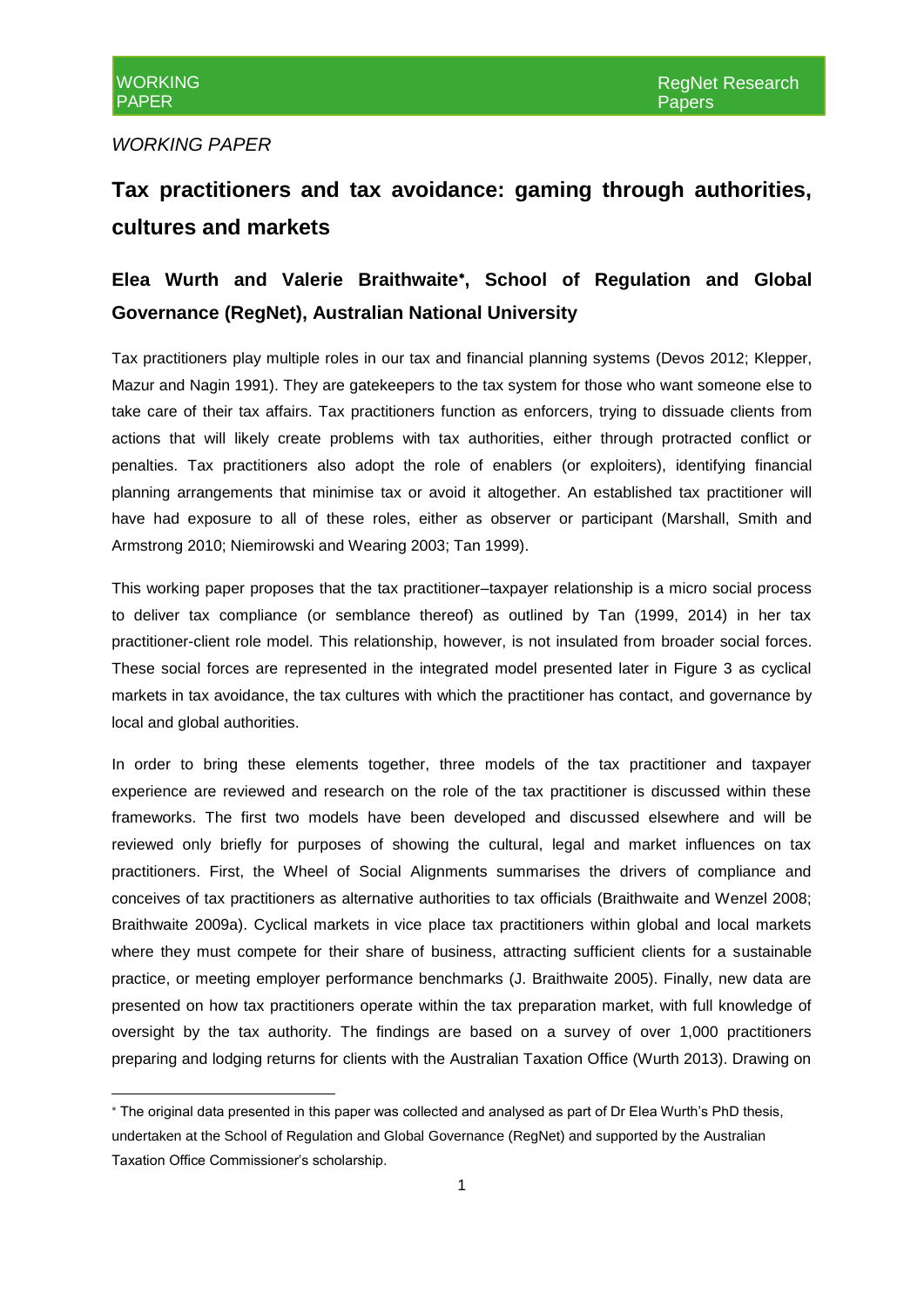lessons learnt from these three models, an integrated model is provided to broaden the landscape against which we view and study developments in the tax avoidance industry.

#### **The embedding of tax practice**

Empirical work collected from taxpayers and practitioners supports the idea that practitioners, like other professionals, are responsive to influences from many sources - clients, tax authorities, professional associations, governments, international bodies, and the organisations and cultures in which they work (Ayres, Jackson and Hite 1989; J. Braithwaite 2005; Braithwaite and Wenzel 2008; Cruz, Shafer and Strawser 2000; Gracia and Oats 2012; Hite and McGill 1992; Picciotto 2007; Roberts 1998; Shafer and Simmons 2011; Tan 2011; Yetmar and Eastman 2000). Tax practitioners operate with imperatives that are not necessarily compatible: to attract clients, meet taxpayer expectations, meet performance standards set by firm partners, build reputation, abide by professional obligations and any associated regulatory standards, and operate in accordance with the rules set down by the tax authority (Attwell and Sawyer 2001; Marshall, Armstrong and Smith 1998; Niemirowski and Wearing 2003; Shafer and Simmons 2011; Tan 2011; Walpole and Salter 2014).

A mass of data has accumulated on the types of tax advice given and why it is given. Research on whether tax practitioners or taxpayers drive decisions converges on the conclusion that this is a contextual matter (Roberts 1998; Tan 1999; Devos 2012), but few doubt that tax practitioners can influence outcomes due to their superior knowledge and status in tax matters (Hite and McGill 1992; Jackson and Milliron 1989; Tan 1999; Niemirowski and Wearing 2003; Parnaby 2009). Tan (2011, 2014) explains the variation in advice given and accepted by taxpayers in terms of the tax practitioner-client role model. The services that a tax practitioner offers to a taxpayer are in the form of knowledge and options: That which is provided and accepted is negotiated through iterative exchanges within their relationship. Tax practitioner and client constitute a unique dyad and the decisions made within that dyad are constructed by both of them. This notion is consistent with the Bourdieusian view offered by Oats and Gracia (2012) in their work on negotiating the boundaries of licit and illicit tax conduct. The dyad is held together by trust, technical proficiency and capacity to provide aggressive advice (Tan, Braithwaite and Reinhart 2014).

Generally, the quality of the advice can be summarised in terms of two basic concepts, degree of technical proficiency and degree of aggressiveness (Sakurai and Braithwaite 2003; Tan, Braithwaite and Reinhart 2014). Programs to improve the technical knowledge of tax practitioners as well as taxpayers have evolved out of the body of research on tax practitioners and their clients (Hashimzade 2015; Masken 2014; Niemirowski and Wearing 2003). Curbing aggressiveness has proven more problematic. The body of research on the reasons why aggressive advice is given, and to whom needs to extend beyond individualistic notions of risk taking and be integrated into a theoretical model that reflects the contemporary complex social role of the tax practitioner in revenue systems. Tax practitioners have always been considered important as intermediaries of transactions between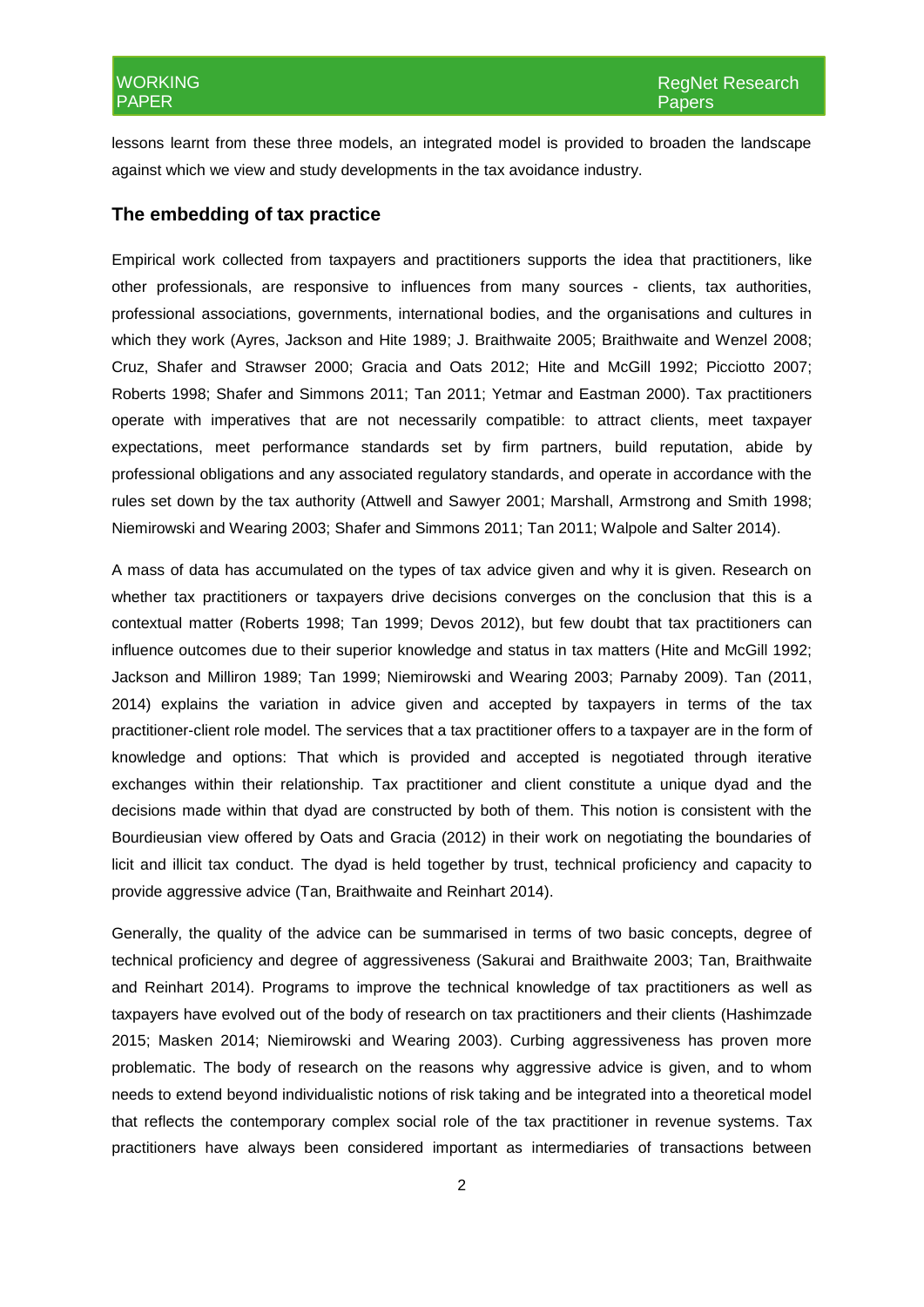taxpayers and tax officials. In recent decades their role has become more complicated with recognition that they, not taxpayers hold the special knowledge required to facilitate tax avoidance, or what Lipatov (2012) calls sophisticated as opposed to simple tax evasion. That knowledge, however, is not acquired nor acted upon in a social vacuum. Tax practitioners marshal networks of support, for instance, to dispute Lipatov's argument for describing avoidance as evasion.

To understand how to curb the growing acceptance of tax avoidance and the threat it poses to tax systems (Ordower 2010), the tax practitioner–taxpayer relationship must be understood within a broader social and cultural context. As tax practitioners take instructions and give advice to clients, how they use their specialist knowledge is tempered by pressures from multiple sources: governing bodies and tax authorities that make and enforce tax laws and rules; taxpaying communities; other practitioners, professional bodies and workplaces; and the ever changing markets that present opportunities for avoidance (see Gracia and Oats 2012 for a similar view from a Bourdieusian perspective).

#### **Competing cultures, competing authorities: the wheel of social alignments**

The Wheel of Social Alignments is a model (see Figure 1) that describes the interactions that take place between taxpayers, tax authorities and significant others, such as tax practitioners, business advisers, lobby groups and other significant players in the tax system, locally and globally. All are active agents in establishing a compliant and cooperative taxpaying culture. This is not to say that everyone in the system will comply or be cooperative. Resistance in the system will always be present, and often is the feedback needed for change and improved functioning (Braithwaite 2009a,b). The Wheel of Social Alignments is not a model of consensus but describes the dialogic process that must take place to establish a base level of cooperation to collect tax effectively and ride out and manage cycles of aggressive tax planning and avoidance.

#### <INSERT FIGURE 1 ABOUT HERE>

The middle band of the Wheel of Social Alignments represents taxpayers who must engage with the tax system, as individuals, small businesses or large corporate entities. The tax system is represented in the outer band and comprises tax authorities and administrators with their laws, rules, and practices that guide how they collect tax and the demands and constraints they place on taxpayers. Deterrence measures are part of this outer band as are taxpayers' charters. Of particular relevance when thinking of tax avoidance are the policies and directives of parliament and the government of the day, also best represented as part of the outer band.

How taxpayers in the middle band engage with the tax system in the outer band, that is, whether they comply or cooperate with tax and government officials, varies across the population and across time (Braithwaite 2009a, 2009b). The vast literature on tax compliance points to multiple determinants of tax cooperation and compliance that can be summarised in terms of three conceptual levers: benefits,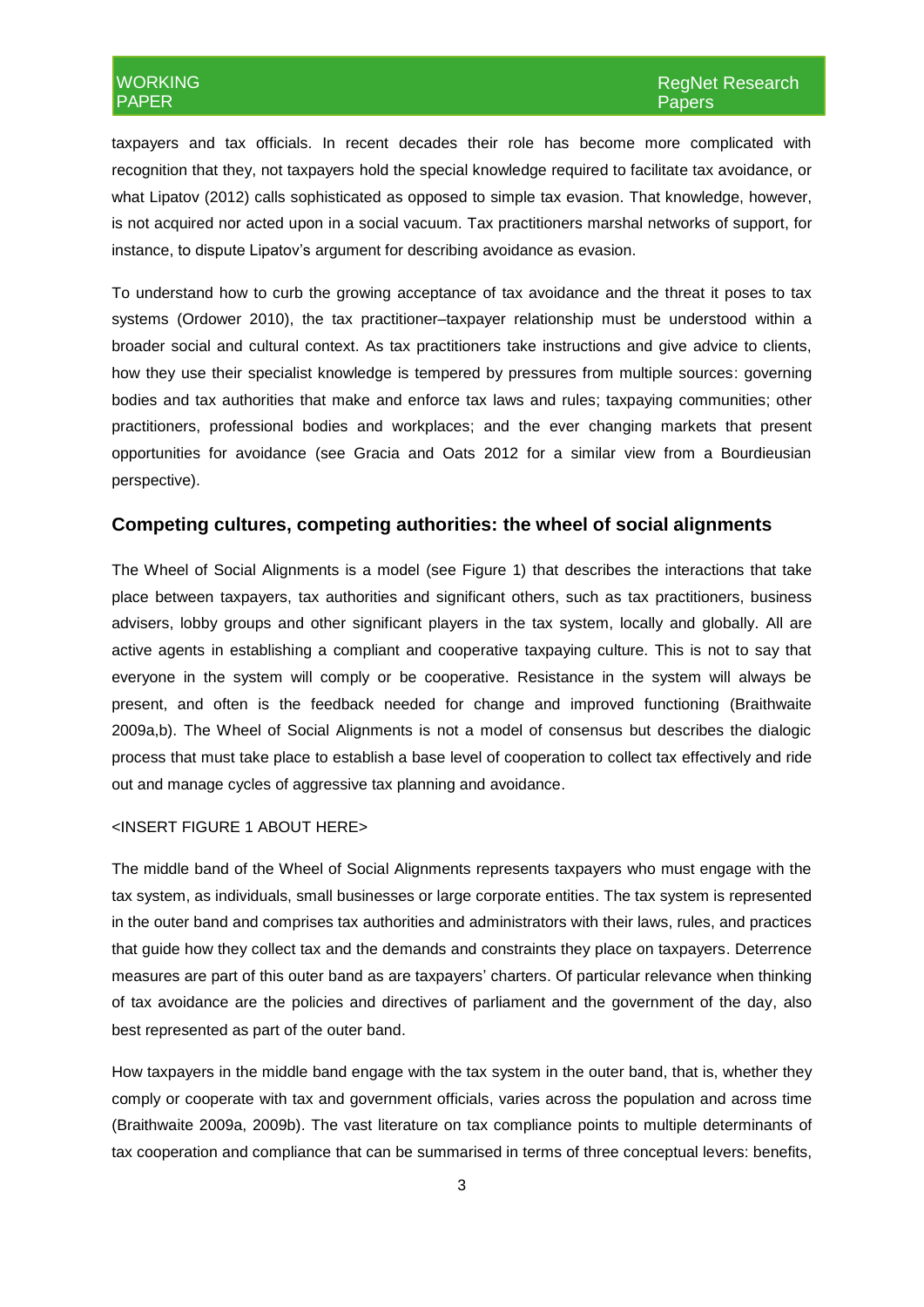fairness and moral obligation (Braithwaite and Wenzel 2008; Braithwaite 2009). These three types of levers are represented as segments of the middle band. When all are functioning optimally, tax administrators have the greatest chance of having the system operate efficiently with taxpayers willing and able to pay the tax that they should be paying. In other words, the wheel is primed to move forward.

Taxpayers cooperate more when they see benefits for themselves, or their family, or the collective. Taxpayers make such judgments of benefits adopting any number of different identities from the highly individualised to the highly collectivised (Wenzel 2003). Government policy and performance affects perceptions of benefits. Taxpayers are also more likely to cooperate if the system is fair. Again fairness may be assessed from the perspective of the individual or the group. It may refer to fairness of process (procedural justice in Tyler's (1990) terms; see Murphy 2010) or fairness of outcome (distributive justice as in the question: Are others paying their fair share of tax or am I and people like me paying more than my fair share? See Wenzel 2002, 2003). Finally, the third lever for taxpayer cooperation is moral obligation. Taxpayers are social beings and as such are exposed to a legal sensibility: They have lifelong learning that laws are to be obeyed and adverse consequences are likely to follow from disobeying authority. At the heart of all well-governed societies is respect for law and an internalised sense of moral obligation. Repeatedly it has been shown that moral obligation is a stalwart buffer against tax evasion and avoidance (Braithwaite and Wenzel 2008; Braithwaite 2009a, 2009b; Braithwaite and Reinhart 2013).

These three factors of benefits, fairness and moral obligation shape how taxpayers react to the tax authority's expectations of compliance. The process of 'sense making' around benefits, fairness and moral obligation is ongoing, and is influenced by other people and alternative authorities that put forward their own interpretations and seek to influence taxpayer decisions. The inner band represents these other forces. They may be local or global. They include lobby groups (pro and anti-tax), political leaders, family and friends. Hasseldine, Holland and can der Rijt (2011) point to the 'Big Four' as having a major influence on the tax policies of individual countries. Their voice is heard not only in the corridors of power but also through the media, thereby shaping tax discussions across the community. International organisations such as the OECD and various other global non-state organizations with an interest in tax policy also exert their influence (Ring 2010). The actors in the inner band can exert their influence on both the middle band of taxpayers and the outer band of tax administrators and policy makers.

Included in the inner band are tax practitioners. Tax practitioners enter into a professional relationship with taxpayers. They also have professional relationships with the outer band (tax administrators and policy makers) and others in the inner band (financial planners, business consultants, lobby groups and professional associations to name a few). Tax practitioners are highly networked actors in the tax system, holders of knowledge and resources, and importantly of contacts through whom tax avoidance contagion is triggered. For this reason, tax practitioners are at the centre of any discussion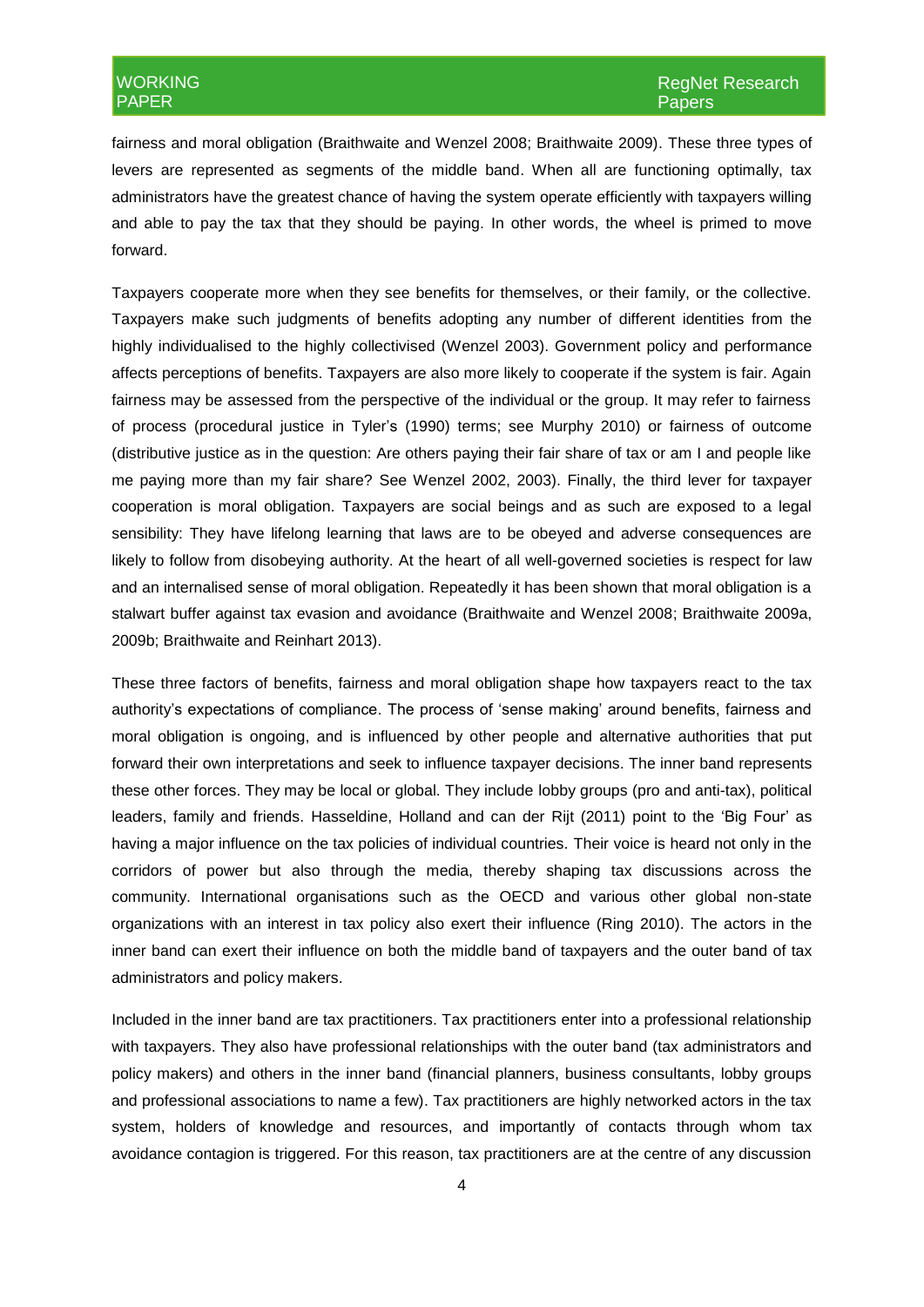about tax avoidance and the eliciting of taxpayer cooperation. The wheel will not be socially aligned to move forward without their support.

When taxpayers approach a tax practitioner to provide a service or they return to the same practitioner year after year, as is most often the case (Tan et al 2014), they enter a relationship in which each brings a set of expectations and needs. Each practitioner-client relationship has its unique features. Yet research findings point to overarching trends and consistent sources of variation. Most taxpayers want their tax practitioner to keep them out of trouble with the tax authority (Hite and McGill 1992; Sakurai and Braithwaite 2003). They want to believe that they are honest taxpayers. To this extent there is alignment between taxpayer moral obligation and the expected service they receive from the tax practitioner.

Along with being honest is the desire to save tax: Taxpayers do not want to pay more than is necessary (Sakurai and Braithwaite 2003; Niemirowski and Wearing 2003). Niemirowski and Wearing (2003) have proposed that taxpayers resolve the tension between being honest and saving tax by passing responsibility to tax practitioners. Tax practitioners protect the taxpayer's view of themselves as honest and respectable, while playing aggressively backstage on their behalf. The evidence suggests tax practitioners try to be responsive to client's needs (Bobek and Radtke 2007; Cloyd 1995; Schisler 1994), but are also mindful of possible sanctioning by the authority. Tax practitioners are likely to adopt the role of enforcer when tax law is unambiguous, but are more likely to adopt the role of exploiter when tax law is ambiguous (Klepper et al 1991). In other words, tax practitioners are more likely to stay within the law when it is clear in its intent and purpose, but are more likely to test the boundaries when loopholes and ambiguities permit.

A not insignificant number of taxpayers also are not honest in dealings with their tax practitioner, failing to fully disclose their tax related activity (Attwell and Sawyer 2001; Niemirowski and Wearing 2003). This may be careless or deliberate. Whatever the case, tax practitioners are aware that taxpayers differ in their attitudes to taxation and their expectations of them, and that they must manage their clients and earn their trust if they are to be retained as their service provider (Tan 2011; Tan et al 2014). For the tax practitioner, convincing their clients that they are managing their client's tax affairs in a proper and fair way is necessary for a sustainable practice, and if they can add aggressive tax planning advice to those who want it, their market share can be consolidated (Tan et al 2014). Tax practitioners have reason to establish their authority in their relationships with their clients.

Authority is enhanced in the public eye through the tax practitioner's affiliation with high status professional associations. Some evidence suggests that membership of professional bodies such as being a qualified CPA (certified public accountants) is associated with more aggressive tax planning (Ayres et al 1989; Erard 1993; Shafer and Simmons 2011). Working for the large global accountancy firms also has been linked with giving clients more aggressive tax planning advice (Marshall et al 2010). This may reflect the fact that high status and well-networked practitioners are better positioned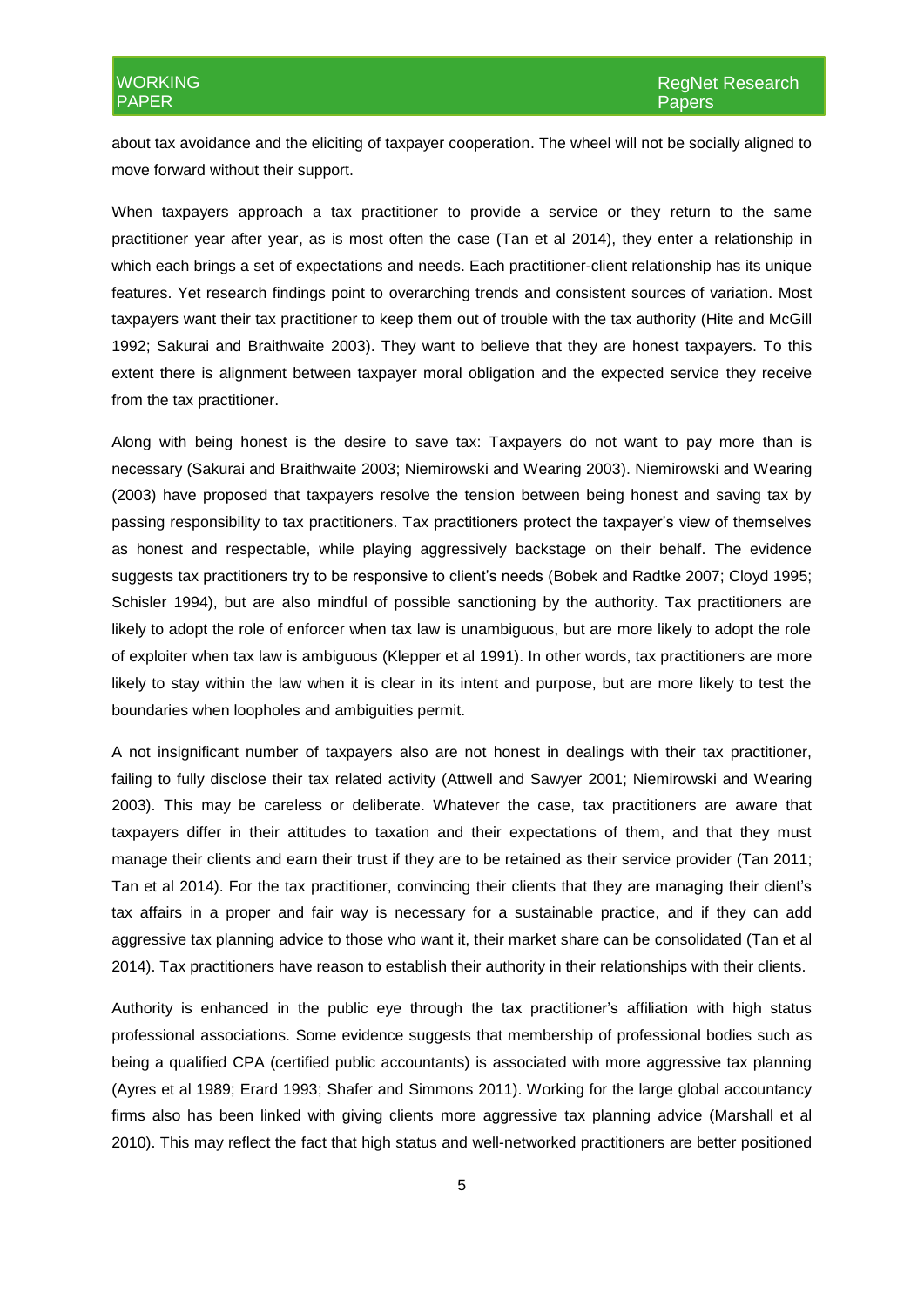to know what options exist for tax avoidance and the risks they attract.

Tax practitioners working within large accountancy firms are subject to further pressures to 'capture' clients. Those seeking tax advice are encouraged to integrate tax advice with financial planning, while business owners are encouraged to use the firm's business consultancy services (Blackburn, Carey and Tanewski 2010). The effects on tax practice can be significant. For example, the lack of auditing rigor by Arthur Andersen, formerly one of the 'Big Five' accounting firms, was the result of conflicting business arms of the organisation (Coffee 2006:28). Arthur Andersen offered an auditing service, which promised an independent examination and verification of company accounting documents. Auditing, however, became a means of entry into businesses. Auditing staff were trained to market more lucrative consultancy services. It was this emphasis on cross-selling that impaired the independence of auditors' professional examinations (Coffee 2006).

As well as obligations that arise in relation to professional networks are the obligations that tax practitioners hold as a result of their personal ethics (Cruz et al 2000). Work environments can give rise to tensions among obligations to the firm, obligations to the client, and ethical obligations (Shafer and Simmons 2011). Bobek, Hageman and Radtke (2010) found that non-partners in accounting firms have a less positive view than partners of the ethics of the work environment. Doyle (2013) has made a case for poor moral reasoning in the tax practitioner context and Blanthorne, Burton and Fisher (2013) have argued that tax practitioners are disconnected from moral reasoning when advising clients. These researchers make the case for why tax practitioners may function as an alternative authority that undermines the capacity of tax authorities to elicit taxpayer cooperation.

The Wheel of Social Alignments reminds us that the tax practitioner is part of a rich social network in the tax system and inevitably is influenced by and influences other actors. Importantly, the wheel is a reminder that tax practitioners are also taxpayers who are not immune to the influences of perceived benefits, fairness and moral obligation when it comes to deciding whether or not they will be cooperative players in the tax system and whether or not they will facilitate processes of evasion or avoidance through their professional knowledge and skill. The narratives they adopt around the legitimacy of tax evasion and avoidance, once shared and espoused by powerful interest groups, can derail tax systems (Addison and Mueller 2015).

#### **Markets in vice and virtue: the cyclical nature of tax avoidance markets**

The majority of tax practitioners are unlikely to purposefully engage in illegal conduct that puts their practice at risk. Yet, in a rapidly changing tax environment, there are many 'conversations' had by tax practitioners with clients, other advisors, and tax authorities that change their thinking, open their mind to new possibilities and shape the advice given to clients. The Wheel of Social Alignments does not adequately capture the change process in the financial and tax-planning environment. John Braithwaite's (2005) model of cyclical markets in vice and virtue helps fill this gap.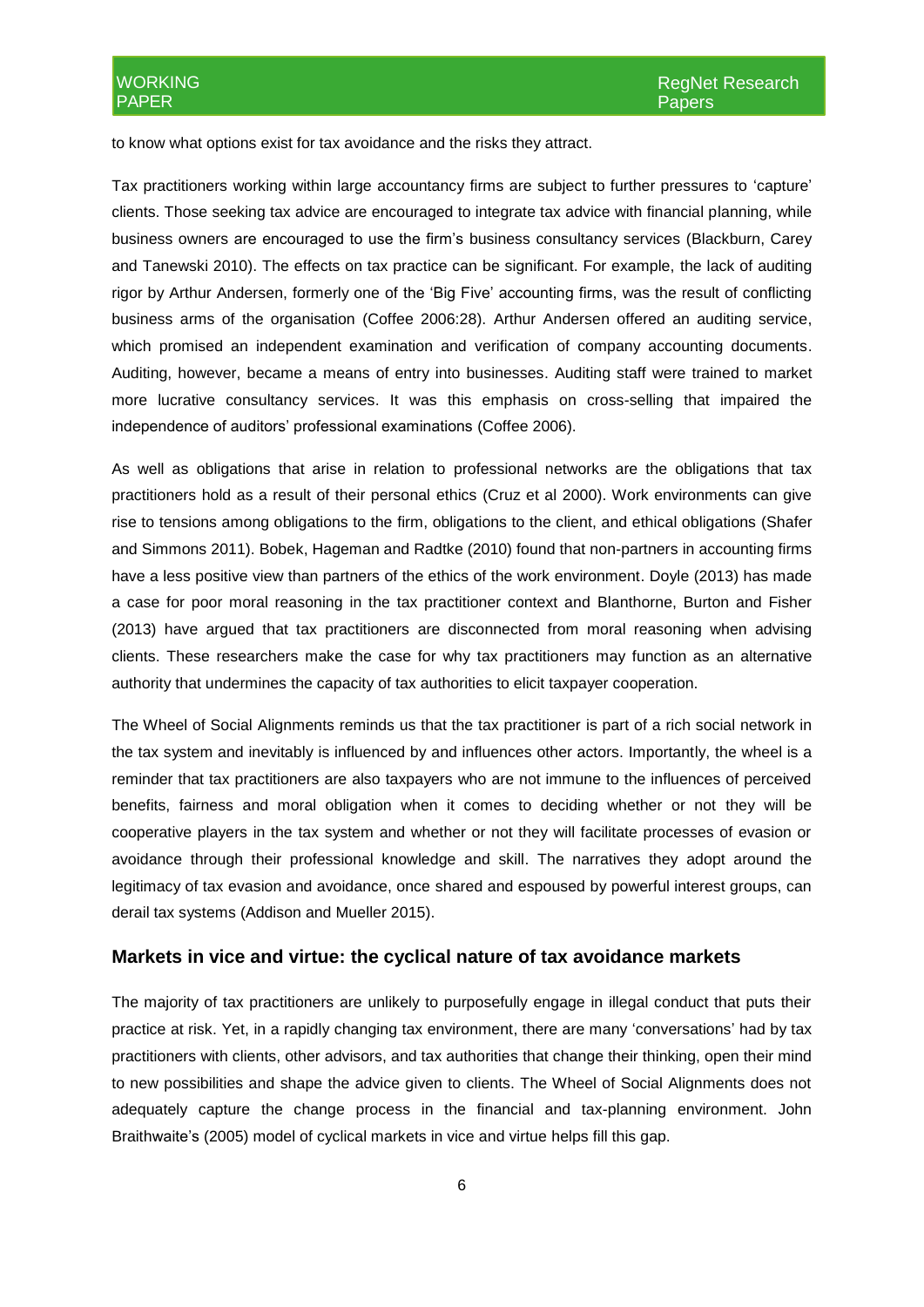Tax practitioners cannot avoid being aware of cycles in the aggressive tax planning and avoidance market. The cycle is defined by fluctuations in supply and demand (J. Braithwaite 2005). Aggressive tax schemes emerge first in niche markets as highly sophisticated products for wealthy elite clients. They are designed to weave through tax law to suit the client's specific circumstances. The success of the schemes does not remain a trade secret. The idea is repackaged for mass marketing, often in a less nuanced way. The schemes offered to ordinary taxpayers catch on and there is herding or contagion in the market. Variations of the schemes do not sidestep the law as neatly as the tailor made originals. When tax schemes lose their sophistication on mass supply and slip from the grey area of avoidance to clearer territory of evasion, a tax crackdown becomes easier. Enforcement also may be aided through a change in law or legal interpretation or legal precedence, but often the contagion means that a serious enforcement-swamping problem has set in by the time the tax authority acts (J. Braithwaite 2003a, 2005). Crackdowns become highly visible and sometimes highly punitive (Hobson 2004; Murphy 2003, 2005). Avoidance is temporarily dampened in the population at large. Demand and supply of aggressive tax planning will swing up again when new avoidance measures are developed, successfully exploited and mass-marketed, that is until the tax authority effectively takes enforcement action once again. The spread of tax avoidance measures among tax practitioners and taxpayers is not static, but cyclical.

The model is based on the simple proposition that markets are normatively neutral. Therefore while it is expected that we will have markets in 'goods' (for example, producing efficiency in finding a trustworthy practitioner to organise our taxpaying accurately), we will also have markets in 'bads' (that is, efficiency in finding a practitioner who will get us out of paying the tax required of us). Evidence suggests that both markets exist in the tax preparation industry (Bankman 1999; Karlinsky and Bankman 2002; Sakurai and Braithwaite 2003).

While markets in vice and virtue co-exist, they are not equally strong at the same time. Aggressive tax schemes that spread in a contagion spawn a tax environment where moral obligation to pay one's fair share of tax is put on hold: Too much moral obligation is not adaptive during such times (Braithwaite 2009b; Braithwaite and Reinhart 2013) and in an aggressive cycle, taxpayers take their cue as to what is right by doing what others are doing, particularly when there is no fear of retribution from the tax authority (Wenzel 2004). The signals received by taxpayers from players in the tax avoidance market provide new social norms about the appropriate behaviour for the new circumstances. When tax authorities crack down on avoidance they risk criticism of being arbitrary and unfair, and too slow to respond (Hobson 2004; Murphy 2003, 2005). A crackdown needs commitment and collaboration from government, civil society, business, and tax practitioners. John Braithwaite (2003a, 2005) has argued that tax authorities must then follow through with a concerted effort to flip a market in vice to a market in virtue. Registering tax practitioners, holding scheme promoters accountable, introducing and demonstrating how anti-avoidance principles are to be used, introducing expanded tax returns, strengthening intelligence-gathering capacities in financial markets, and signalling enforcement intent early and openly together offer possibilities for flipping markets. These measures become more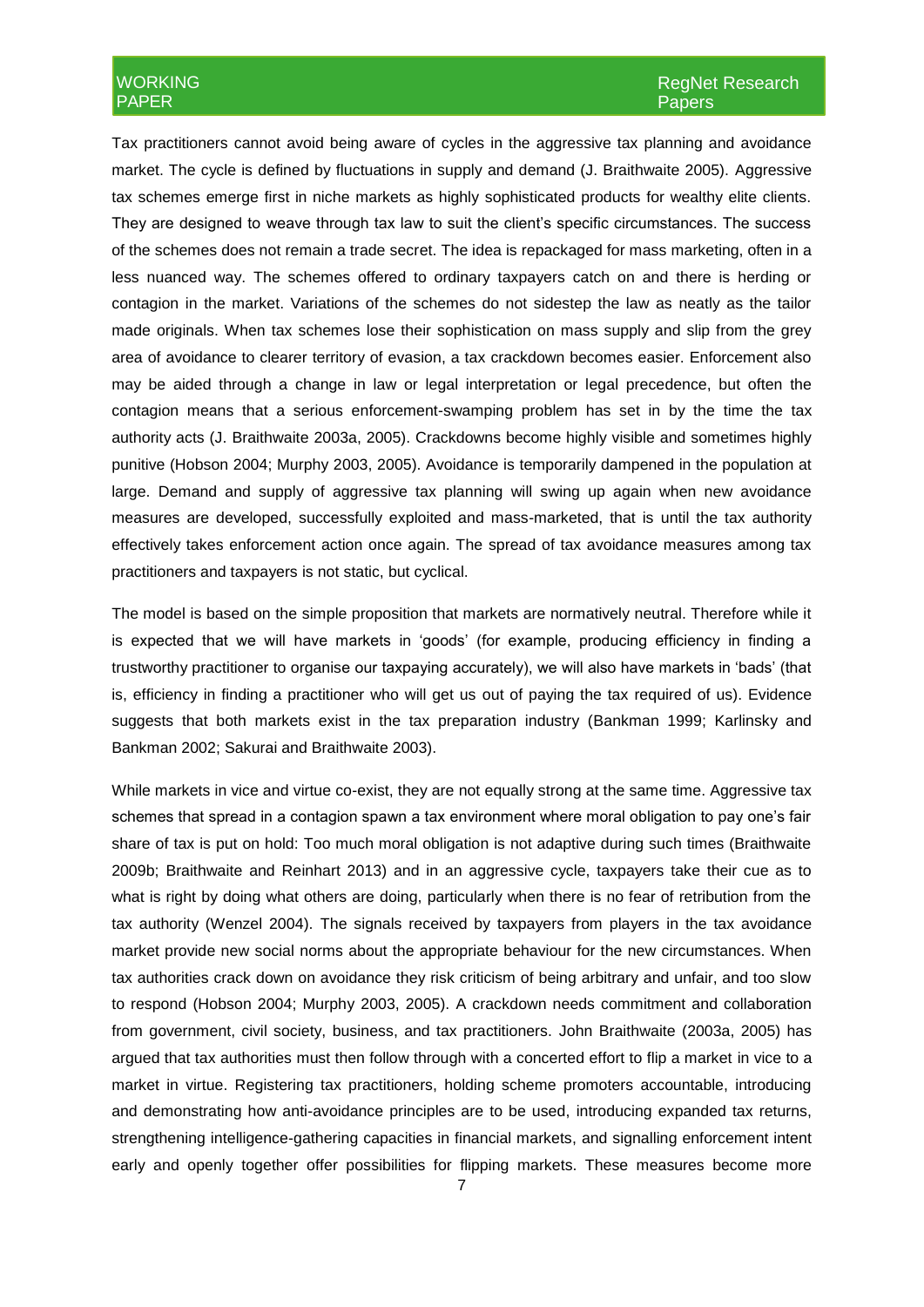acceptable in the community at large when the public turns against markets in vice and clamours for the re-emergence of a market in virtue. In other words, tax avoidance is best reined in with a strengthening sensibility that tax avoidance is harmful for democracies and governments more generally, and seriously undermines the legitimacy of national tax systems (arguably this has occurred in the aftermath of the global financial crisis). For this project, political leadership is necessary, though not sufficient without follow-through with effective regulatory measures.

Many levers are needed to rein in tax avoidance because the tax environment is complex and not as amenable to direct control by national governments as they would wish. The tax environment comprises global networks of interests, often conflicting. In an article titled 'Who is Making International Tax Policy', Diane Ring (2010) highlights the number of non-state actors influencing tax policy and administration internationally: the International Fiscal Association, International Bureau of Fiscal Documentation, International Tax Dialogue, International Chamber of Commerce, Business and Industry Advisory Committee, and the OECD. There are also international tax justice networks, taxpayer advocacy groups, and bodies that bring national governments together such as the G20. The tax environment affects tax practitioners, indeed it affects all three bands in the Wheel of Social Alignments in Figure 1. The magnitude of the leadership challenge facing governments has grown not only with the number of influential actors and their capacity to organise globally, but also with a change in the ways tax avoidance is practiced. The boundary between aggressive tax planning and cautious minimising of tax has increased in its blurriness with both seeking legitimacy under the responsible umbrella of financial planning.

The conversation required to rein in tax avoidance today is necessarily a political one and has been initiated internationally by the OECD Forum for Tax Administration and the G20. Reining in tax avoidance requires concerted efforts not only at the macro level but also at the micro level in the form of cooperation from tax practitioners and the firms to which they belong. The 'Big Four' accounting firms are publicly proclaiming the need for a responsible approach to taxation ('responsible tax for the common good' is promoted by KPMG (2016)). Turning such declarations into action will require cooperation from the multinationals and large corporations. Given the public interest in tax avoidance by the 'big end of town,' the media will undoubtedly keep the public engaged in how well actions meet the rhetoric of corporate social responsibility.

Needless to say, outside scrutiny and understanding tax cultures and the tax environment do not explain completely what is happening in private practices. Tan's (2014) tax practitioner-client role model underlines the complexity of interactions in the preparation and submission of an income tax return to the authority. Research described above on the tax practitioner – taxpayer relationship suggests no certainty around who is the instigator, promoter and final decision maker of taking aggressive tax positions. Individual audits may get to the bottom of how decisions are made on a case-by-case basis. From a policy perspective, however, containing tax avoidance may be more effectively achieved by looking for regularities in the way in which a tax practitioner engages with his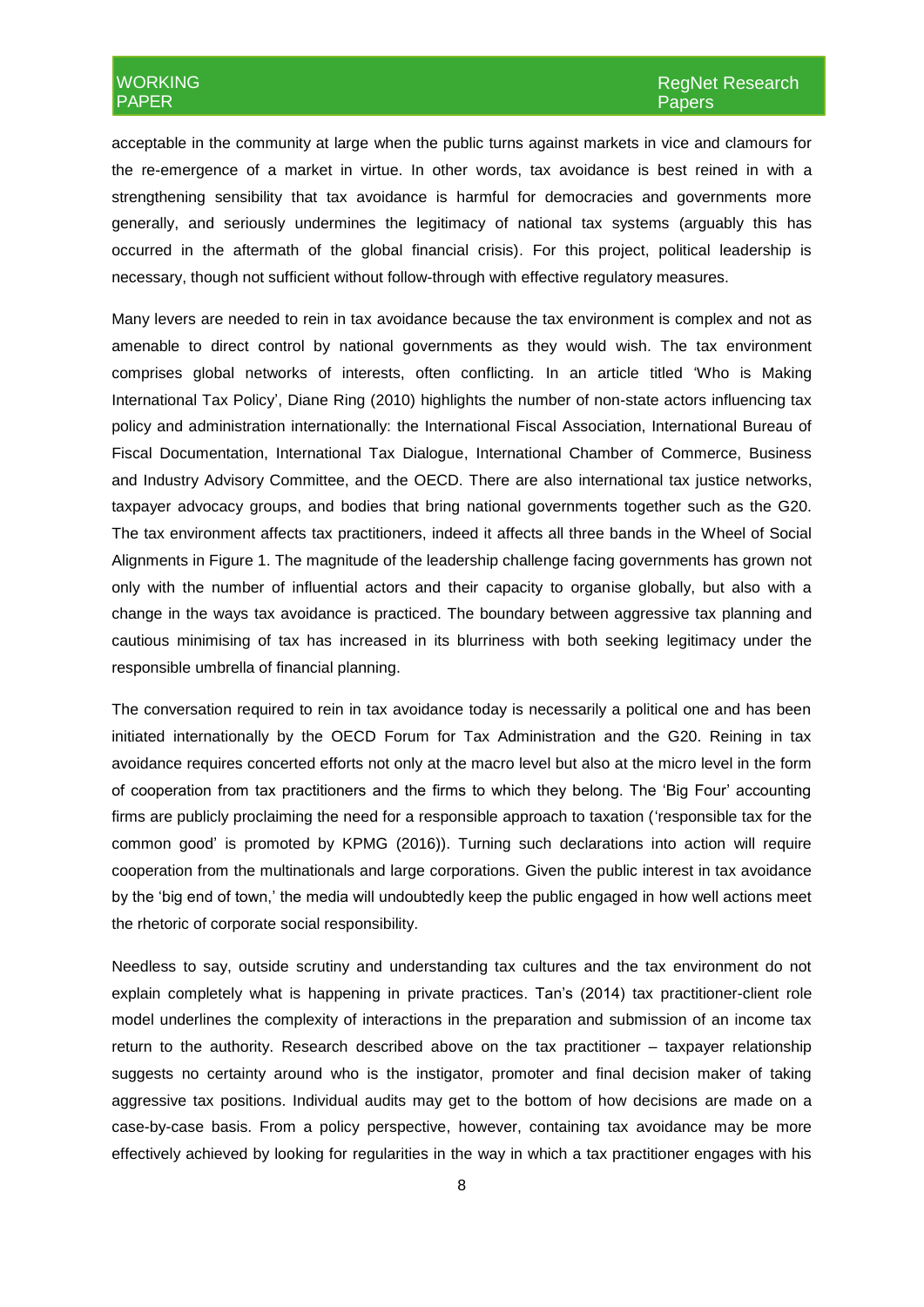or her client base. Elea Wurth's (2012) Propensity and Opportunity Model of Tax Practitioner Behaviour provides insights into the form that engagement with a client base takes.

#### **Tax practitioner market segmentation: the propensity and opportunity model**

Wurth (2012) focused on non-compliance in the set of income tax returns prepared and submitted on behalf of clients by individual tax practitioners. The unit of analysis was the tax practitioner's selfreports on the legitimacy of the set of items that made up the income tax return (across the client base). There were 21 income tax return items. The first step was to identify types of tax practitioners based on regularities in the way tax practitioners reported on the legitimacy of their preparation for the 21 different income tax return items.

Once patterns were detected and clusters of tax practitioners were found, the next step was to identify the defining features of each cluster. The theoretical framework for doing so was based on Nagin and Paternoster's (1993) work on propensity and opportunity in criminal behaviour: Could the clusters of tax practitioners be differentiated in terms of the characteristics of the tax practitioner (propensity) and the characteristics of the environment (opportunity)? Nagin and Paternoster (1993) showed empirically that propensity (for example, lack of self control) and opportunity (easy pathways for illicit gain) worked in combination to predict criminal activity. From the literature, Wurth grouped predictors of tax practitioner non-compliance in terms of propensity or opportunity. Propensity encompassed individual differences in risk taking, tax ethics, wealth and status aspirations and professional identity. These are the personal characteristics, socially and psychologically acquired over the course of a person's life experience, that shape how that person makes sense of and acts upon the events happening in their world.

Opportunity captures environmental conditions, or what the person perceives the situation as offering in terms of tax minimization. Opportunity incorporates perception of audit and penalty rates (more generally deterrence measures), legal loopholes and ambiguity regarding tax treatment of particular items for a tax return. A large volume of research points to the importance of deterrence measures and ambiguity in tax law in explaining tax practitioner involvement in evasion and avoidance.

The centrally important finding of this research was that tax practitioners clustered into four different groups in terms of their confidence that the income tax return items had been prepared and submitted accurately. The distinctive compliance groups of tax practitioners emerged from a cluster analysis of 1,373 individuals<sup>1</sup> who were mailed a survey and asked to report on the legitimacy of the income tax

<sup>1</sup> The sample of practitioners who were sent the mail survey was selected from the Australian Taxation Office's database. Practitioners who responded to the survey were largely male, had a mean age of 53 years and had been practicing for a mean of 20 years. They were predominantly at the head of their organisation (sole practitioners, partners and company directors). Respondents were involved in tax preparation either directly or in an associated role. The final sample size of usable responses was 1,373 (response rate 25%).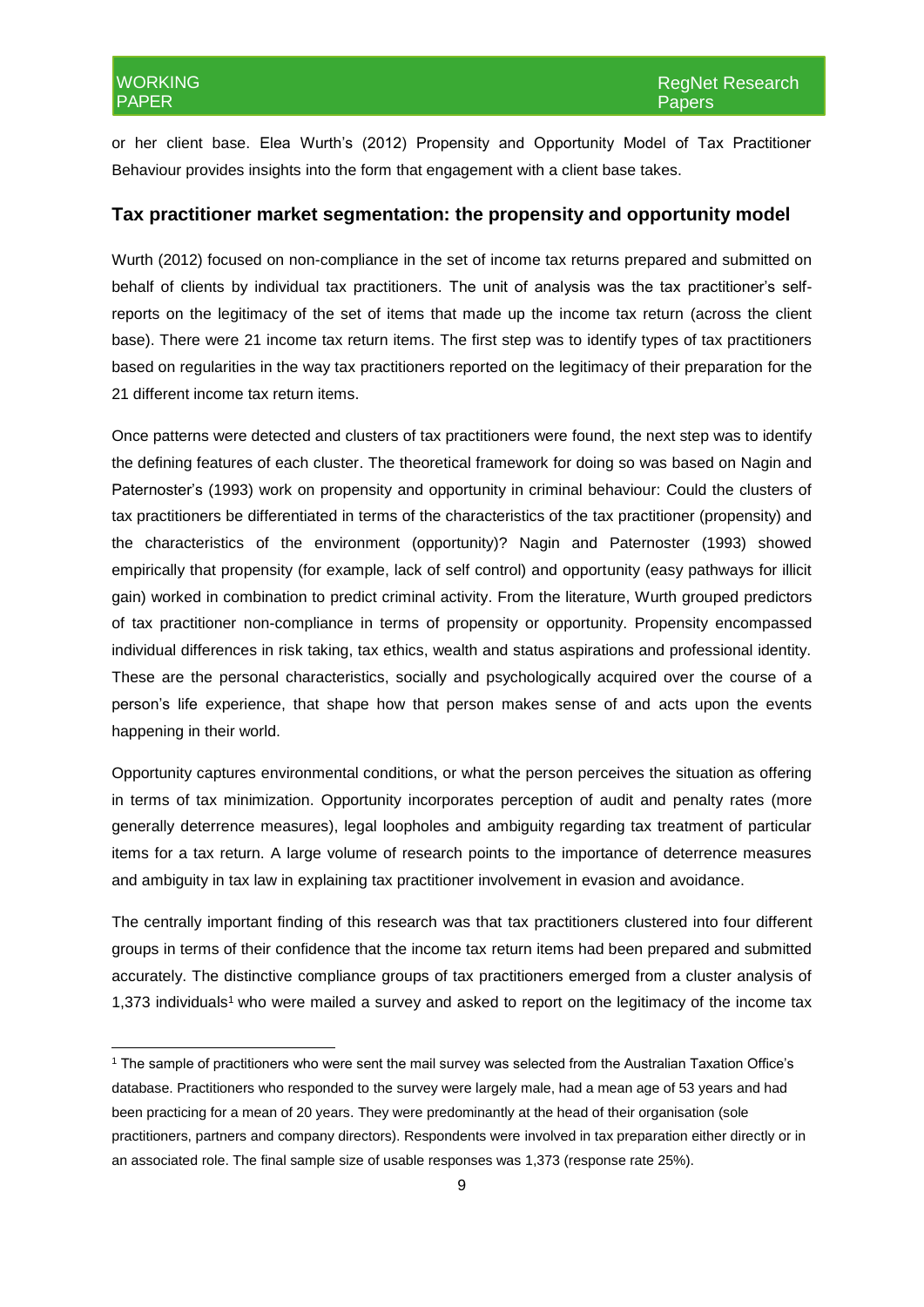returns that they prepared for their clients. As might be expected, the vast majority of tax practitioners reported that in general the income tax returns they lodged on behalf of their clients were legitimate. This suggested that tax practitioners on average were behaving honestly and professionally. Yet differences emerged and these differences proved insightful into how tax practitioners operate under conditions where they experience conflicting compliance pressures.

The 21 income tax return items varied in visibility. Dividends, salary and wages, government pensions and lump sum payments were subject to third party reporting and were highly visible items. Less visible were items such as work related expenses, rental deductions, business income and deductions, personal services income, capital gains and foreign income. The question was: How legitimate were the returns you submitted for your clients on item 1, then item 2 and so on to item 21. Responses were made on a rating scale from 'absolutely confident they were all legitimate' to 'pretty sure most are not completely legitimate'.

Consistent with tax administration reports (Australian Taxation Office 2009; also consistent with Internal Revenue Service 1996), practitioners expressed greater confidence in their preparation decisions around the visible items than the less visible items. Differences emerged, however, in the degree to which confidence dropped around less visible items. These differences were captured statistically through a cluster analysis that grouped practitioners who had a similar pattern of confidence in the preparation legitimacy of the 21 items. Sharpening the differences between groups involved applying the propensity and opportunity variables. Wurth described the four clusters that emerged from this analysis as a teardrop (see Figure 2).

#### <INSERT FIGURE 2 ABOUT HERE>

#### **Duteous tax practitioners**

At the bottom of the teardrop were duteous tax practitioners (22% of the sample). They reported that the vast majority of their submitted returns were absolutely legitimate. Their confidence was slightly less on foreign income, but even so duteous tax practitioners most consistently hovered around absolutely confident about the legitimacy of the items they submitted for their clients.

When the duteous group were interrogated as to their propensity and opportunity for avoidance and evasion, they were distinctive in their emphasis on adopting a cautious style. Their commitment to the tax system was high as was their commitment to business best practice and tax competence. They did not see great opportunity for non-compliance. Nor did they see the preparation of individual tax returns as involving decisions that were especially ambiguous. The duteous were distinctive in their commitment to doing all parts of their job well and doing the right thing.

#### **Contingent tax practitioners**

In the middle of the teardrop were contingent tax practitioners (63%). They were similar to duteous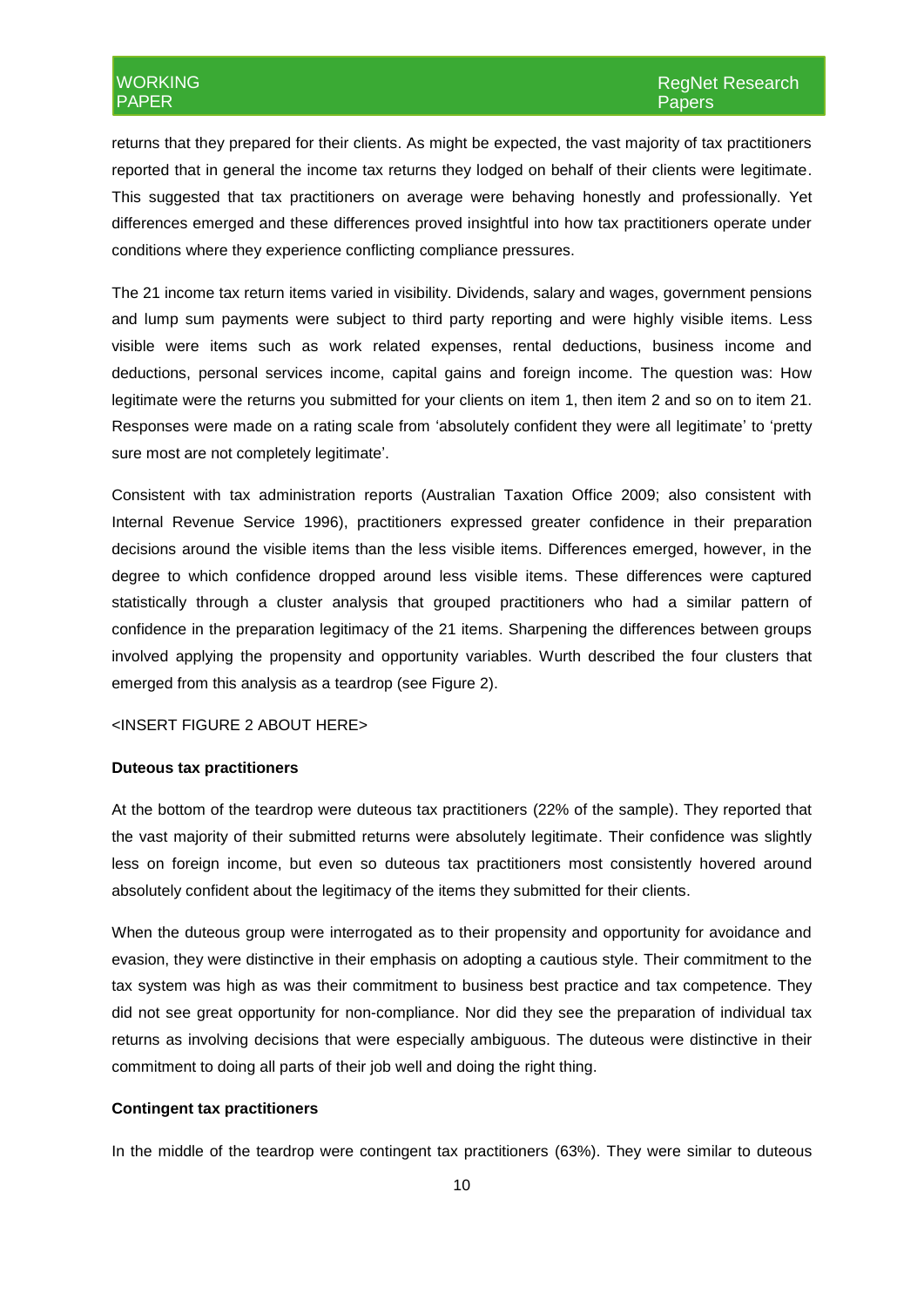practitioners in relation to preparation for clients on high visibility tax return items. They professed less confidence that submitted tax items were absolutely legitimate in relation to low visibility items and foreign income. They appeared to have greater acceptance of possible non-compliance than the duteous group.

Propensity and opportunity indicators bore this interpretation out. The contingent tax practitioners were greater risk-takers with a sense of agency or power that they could influence outcomes within the tax system. Contingent practitioners perceived a greater level of ambiguity in the tax affairs of their clients and saw opportunity to get away with non-compliant practices if they so wished. Interestingly these practitioners defined their style of preparation as being not as cautious as the duteous, but they shied away from defining their style as aggressive.

#### **Aggressive tax practitioners**

The group of tax practitioners second from the top were the aggressive group (14%). Their declarations of absolute legitimacy weakened from visible to less visible items, then weakened further with foreign income. Most importantly, the aggressive group were less confident than the contingent or duteous groups. They were less sure of the legitimacy of all income tax items, regardless of the item's level of visibility.

Tax practitioners in the aggressive group were distinguished by an increased propensity to compromise their preparation ethics and exploit the opportunity afforded by ambiguity within their clients' tax affairs.

#### **Disengaged outliers**

The very small top group in the teardrop, the outliers (.88%), followed the overall pattern of the aggressive group of practitioners, but were far more extreme in their responses. They were distinctive in scoring their submitted tax items as likely to be on the illegitimate side across all income items.

In terms of propensity and opportunity, the findings were intriguing. Initially suspected of being an especially egregious group, further analyses with the propensity and opportunity factors pointed to a different interpretation. These practitioners were most clearly defined by self-reported lack of competence and a sense of powerlessness. As well as admitting to preparing client returns of extremely low compliance, they considered the likelihood of detection for such practices as high. These characteristics suggest a state of disengagement (Braithwaite 2009b). Disengagement could possibly reflect a point-in-time crisis. More than half of this group said they would choose another career if given a chance. Possibly this group of tax practitioners had failed to adjust to an extended period of legislative and technological change in the taxation system. The outlier cluster may represent those practitioners who McKerchar (2005) found were 'overwhelmed' by the demands made on them.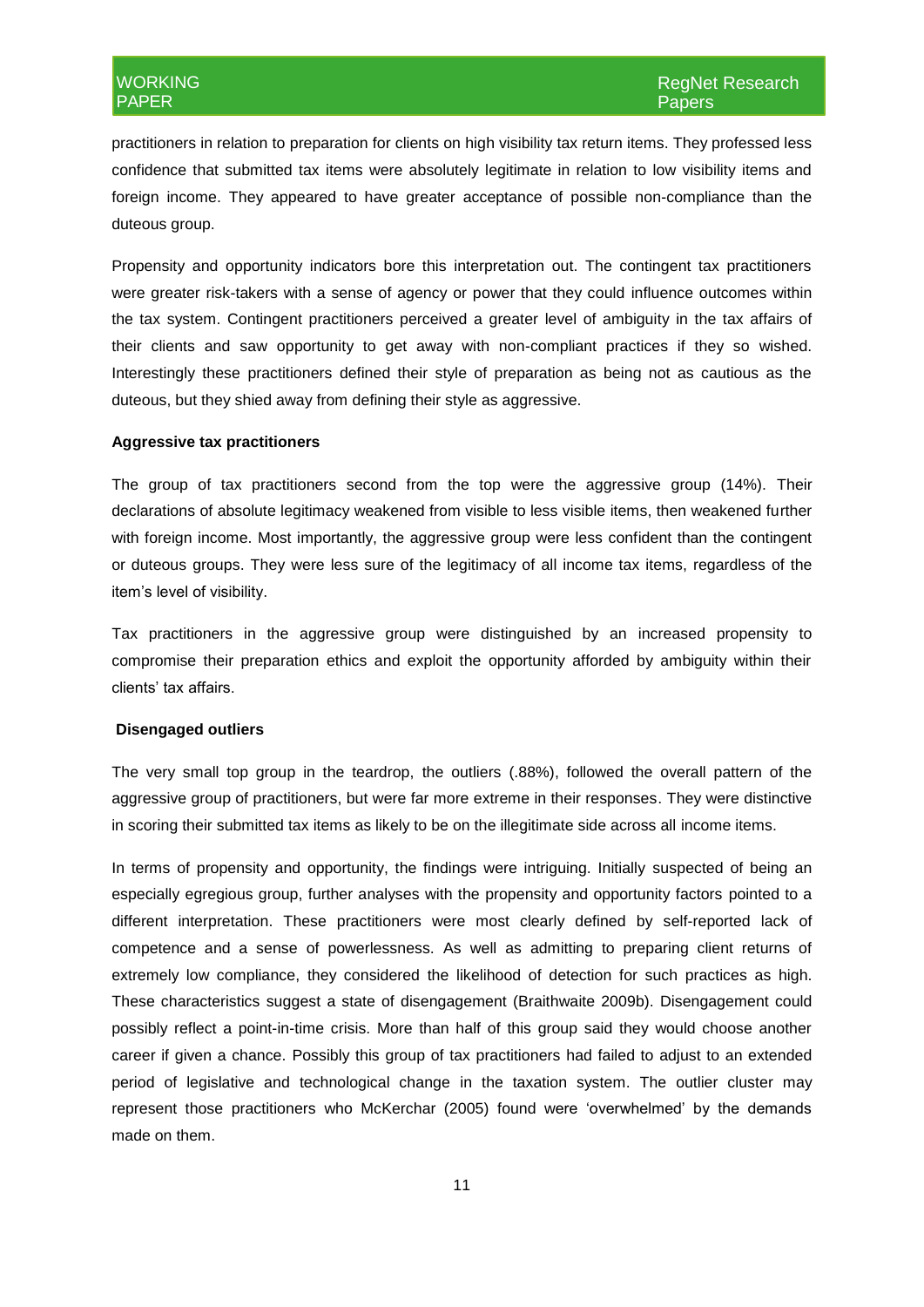The teardrop model explains some of the gaps and puzzles of the tax practitioner literature. First, both propensity (willingness) and opportunity (pathways) are relevant to the bulk of preparation decisions made by a tax practitioner. But the balance of propensity and opportunity factors differs across groups. For duteous tax practitioners, a sense of what is professionally, ethically and legally correct prevails to an extent that opportunistic pathways are not on their radar. Importantly, for duteous taxpayers there is no tension between having a successful business and being an ethical professional. Duteous tax practitioners have alignment in how they manage clients and the tax environment. For aggressive tax practitioners, on the other hand, opportunity dominates any sense of moral obligation. Instead a risk-taking disposition ignites interest in tax avoidance schemes. Aggressive tax practitioners will turn to new pastures for practicing tax avoidance on behalf of their clients once a crackdown of a current scheme is mobilised by the tax authority.

This leaves the majority group of contingent tax practitioners. They have capacity to vacillate between cautious and aggressive positions. From the perspective of cyclical markets in vice, contingent taxpayers are adaptive, moving toward more aggressive positions when that appears to be what others are doing and it is safe to do so because tax authorities are tolerating such activity. This means that when a tax authority is trying to flip a market in vice into one in virtue, it is the contingent tax practitioners who are the key target group: They will be the most responsive to pressure and therefore likely to move. They will notice and heed tax authority warnings and crackdowns on what is deemed unacceptable practice.

#### **Synthesis of the three models**

The Wheel of Social Alignments sets up at a macro level the complex webs of cooperation that must be in play to steer the flow of events<sup>2</sup> to make a tax system sustainable and effective. Markets in vice and virtue show how these webs of relationships are washed over by market forces, with some strengthening and tightening while others weaken. Contagion for tax avoidance spreads through these webs right down to affect tax practitioners and taxpayers. The propensity and opportunity model shows how tax practitioners carve out a market that suits them and attracts clients who want the services they offer. Some will choose to operate in a 'duteous' sphere with networks that support their outlook. Some will choose an 'aggressive' sphere with networks that are well informed and supportive of their operations. The majority will claim a contingent space, choosing to remain 'adaptive' and tuning into networks that will tell them which way the wind is blowing regarding avoidance, evasion and enforcement by the tax authority.

The major departure of this approach from the tax literature is that the tax practitioner is no longer seen as an individual processing incoming information and making rational decisions. The tax practitioner rather is seen as a member of a set of networks: the small two person dyad with a client; the workplace network; professional networks; citizen networks; family networks; friendship networks;

 $2$  The definition of regulation given by Parker and J. Braithwaite (2003) is to steer the flow of events.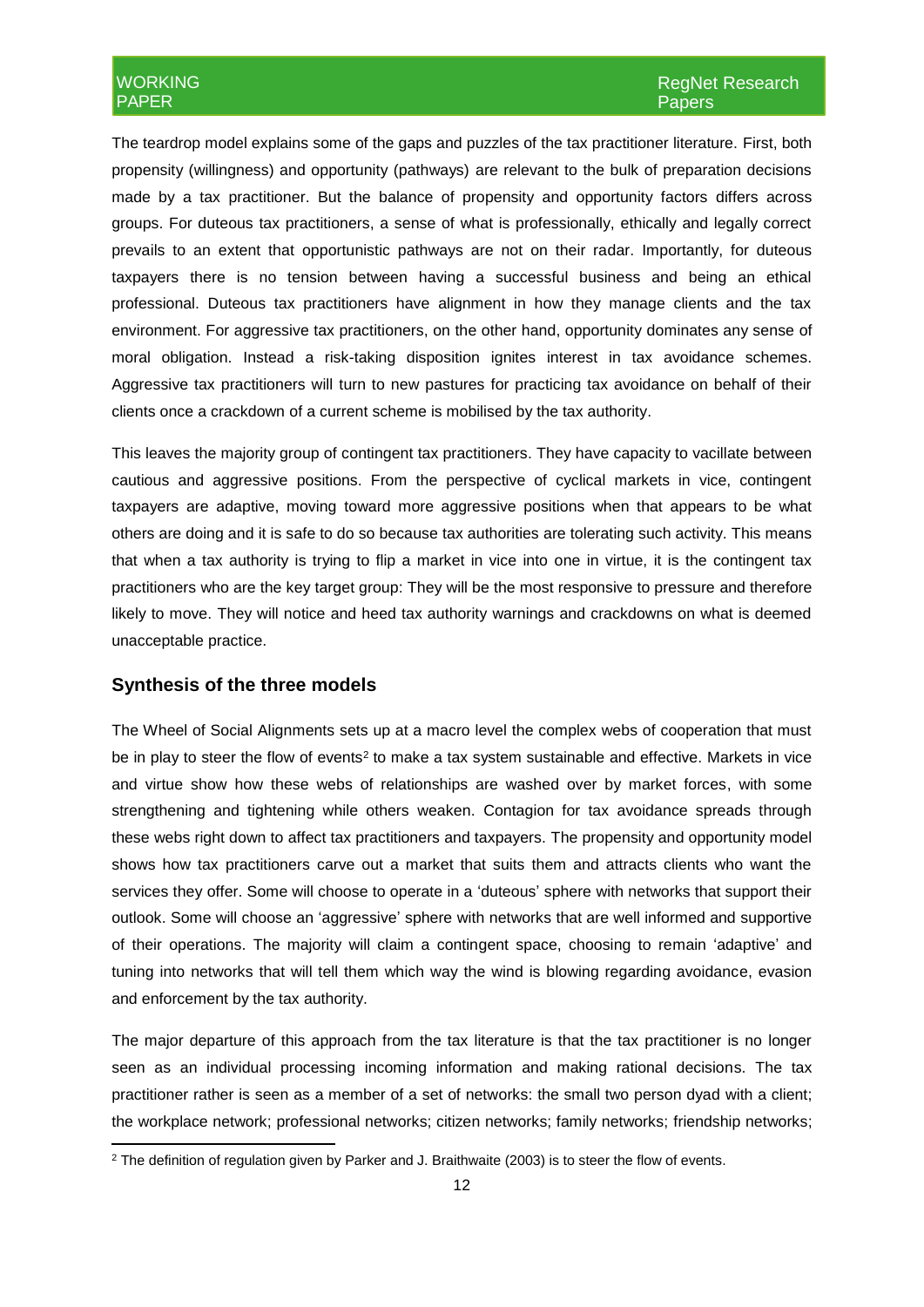and commercial networks. Social pressures from all these networks shape what happens when tax practitioners and their clients are making tax decisions. This suggests neither that the tax practitioner is devoid of responsibility for the advice given, nor that the taxpayer (influenced by similar sources, see Braithwaite and Wenzel 2008) is not responsible for his or her tax return to the authority. The thesis is that individuals are responsible for their decisions, but that an individualistic model takes attention away from the social-relational and market forces contributing to the tax avoidance problem.

In order to understand and steer tax preparation away from avoidance and evasion, tax authorities need to understand and be able to negotiate with and manage the many sets of networks that influence outcomes. In a democracy this should be handled through reasoned argument, persuasion, effective law and competent enforcement, in accordance with the revenue authority's taxpayers' charter. Unfortunately, over-reliance on an individualistic way of analysing the problem invariably leads to domination in the tax system of politically weaker players held up as examples of moral decay. In the meantime, the system leading to such outcomes remains unexamined and the more serious promoters and carriers of avoidance measures avoid scrutiny (see examples described by Murphy 2003, 2005 and Hobson 2004, and more recently in the Guardian, UK (Rawlinson 2014)).

#### <INSERT FIGURE 3 ABOUT HERE>

A schematic representation of the tax practitioner-client dyad as a node within sets of connected networks appears in Figure 3. The institutional influences discussed in this paper are captured through the concepts of (a) authorities, (b) cultures and (c) markets. Authorities include the government's revenue collection agency with capacity to coerce compliance through audits and deterrence responses. Deterrence can take the form of penalties, shaming, and something that is often overlooked particularly for first-time offenders, the threat of legal action. John Braithwaite (2003a) describes the phenomenon of the taxpayer wanting 'peace of mind'. Persistent stress on the accused and families undergoing long drawn out audits and court processes, prosecutions and appeals carries weight psychologically and socially above and beyond penalties applied by the revenue authority.

Authorities in Figure 3, therefore, include the courts and its officers, as well as barristers and others with standing in the community who can credibly support the use of particular tax avoidance measures. Defenders of avoidance schemes may extend to the 'Big Four' accounting firms and other professional bodies. At the level of firms, the pressures that partners place on non-partners to perform certain tasks to increase income streams can also be seen as the exertion of authority on tax practitioner advice and decision making. It would be reasonable to assume that the practices of the 'Big Four' accounting firms set standards that are attractive to many other firms aspiring to increase their market share in the financial sector. In sum, in Figure 3 there are many authorities that compete for influence. Some authorities aim to contain tax avoidance, others will promote it.

Markets in Figure 3 represent the economic pressures on tax practitioners to enter the market of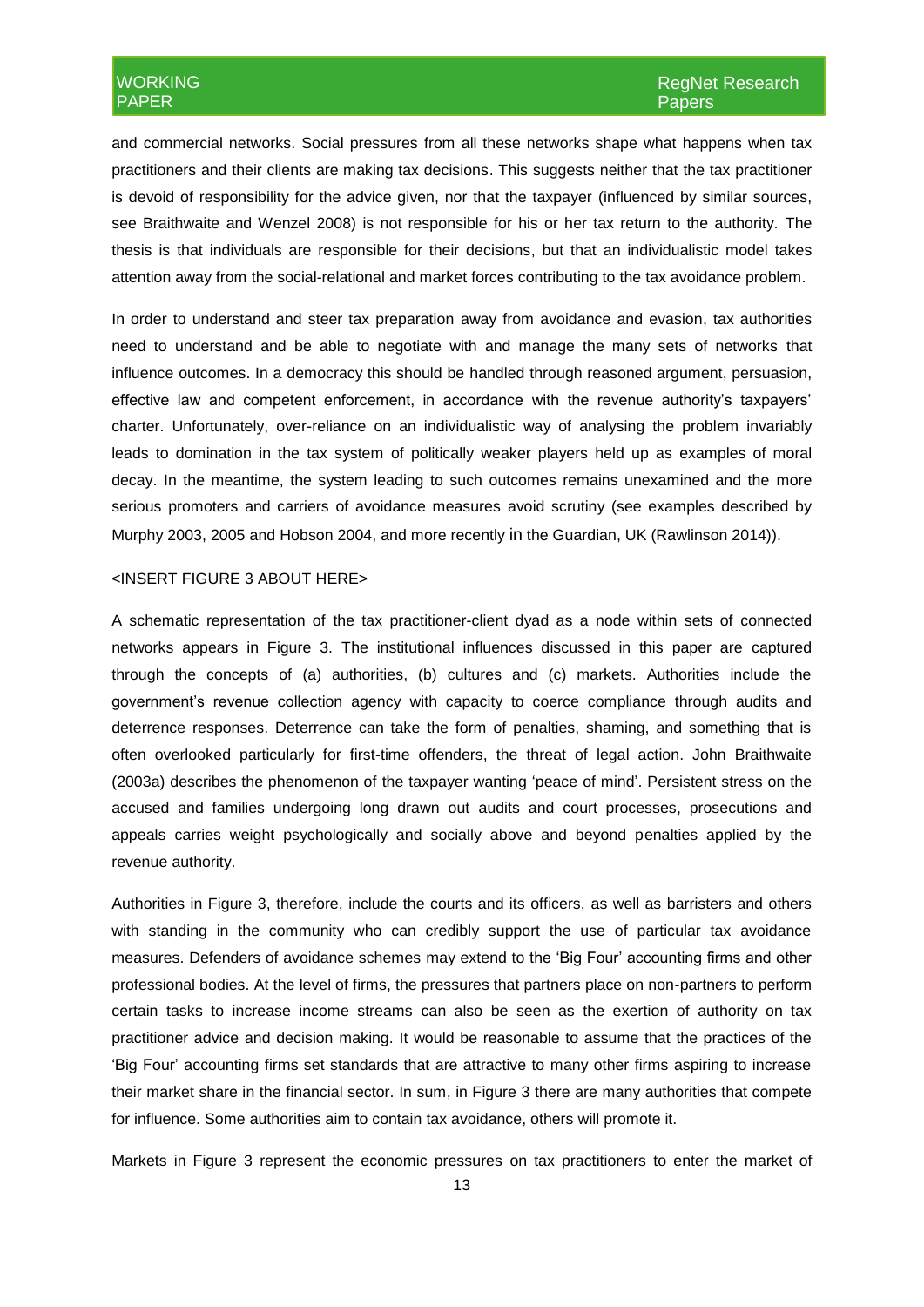aggressive or contingent tax advice when cycles of tax avoidance gain momentum and spread through the tax community. The pressure may be felt through interactions with taxpayers, professional colleagues or employers. To the extent that a narrative of personal benefit and lawfulness develops around tax avoidance schemes, tax culture changes to promote such schemes as standard business practice. Stories of waste of taxpayers' money and bad government add to the appeal of the message of tax avoidance promoters. The executive branch of government is ideally placed to show leadership in changing the tax avoidance narrative through their capacity to direct tax policy and deliver good government, while backing up their revenue authority's efforts to uncover avoidance schemes and take action to contain them or close them down.

Flipping markets in vice to markets in virtue (also part of the story of markets in Figure 3) involves making an effort to re-define tax culture. Tax cultures, the third concept represented in Figure 3, involve a variety of norms, beliefs, attitudes and practices about taxation and the revenue authority that collects it. Government sets the stage for discussions of tax culture, the business community contributes its views, as do international organizations (Ring 2010). At the heart of how culture influences compliance and cooperation with revenue authorities are the concepts of benefits, justice and moral obligation from the wheel of social alignments. Stories abound of the benefits of paying tax as well as the deficits associated with wastage and economic loss through the tax system. Tax culture also can be characterised by narratives of unfairness and resistance as told through the work of Murphy (2003, 2005) and Hobson (2004). And finally tax culture manifests itself through the all important sensibility of moral obligation, whether it is a moral imperative for the tax practitioner as is the case for those in the 'duteous' cluster, whether it depends on the clarity of the law as with the 'contingent' group, or whether it is at risk of becoming irrelevant, as is the case with those practitioners in the 'aggressive' cluster.

#### **Implications**

When tax authorities start to flip a market in tax avoidance, they need a suite of mechanisms that engage productively with tax practitioners who may be duteous, contingent, aggressive or outliers. The propensity and opportunity model explains why deterrence works in some contexts and not others and why framing around moral obligation and/or social norms can be effective, but will not necessarily be so. For duteous tax practitioners, professional ethics and commitment to their profession is paramount. Duteous tax practitioners will respond positively to being the shining light held up to contingent taxpayers: They will have their identity affirmed as the revenue authority treats them respectfully and pursues less 'honest' practitioners. This strategy is unlikely to work with aggressive tax practitioners. Aggressive tax practitioners will respond to blocked pathways and a credible risk of penalty, albeit while searching for new ways around the law. A revenue authority that threatens a crackdown on tax avoidance will likely not dissuade aggressive tax practitioners as much as contingent tax practitioners. Contingent tax practitioners will play it safe, taking note of warnings from the revenue authority, observing what is being condoned and sanctioned, and adjusting their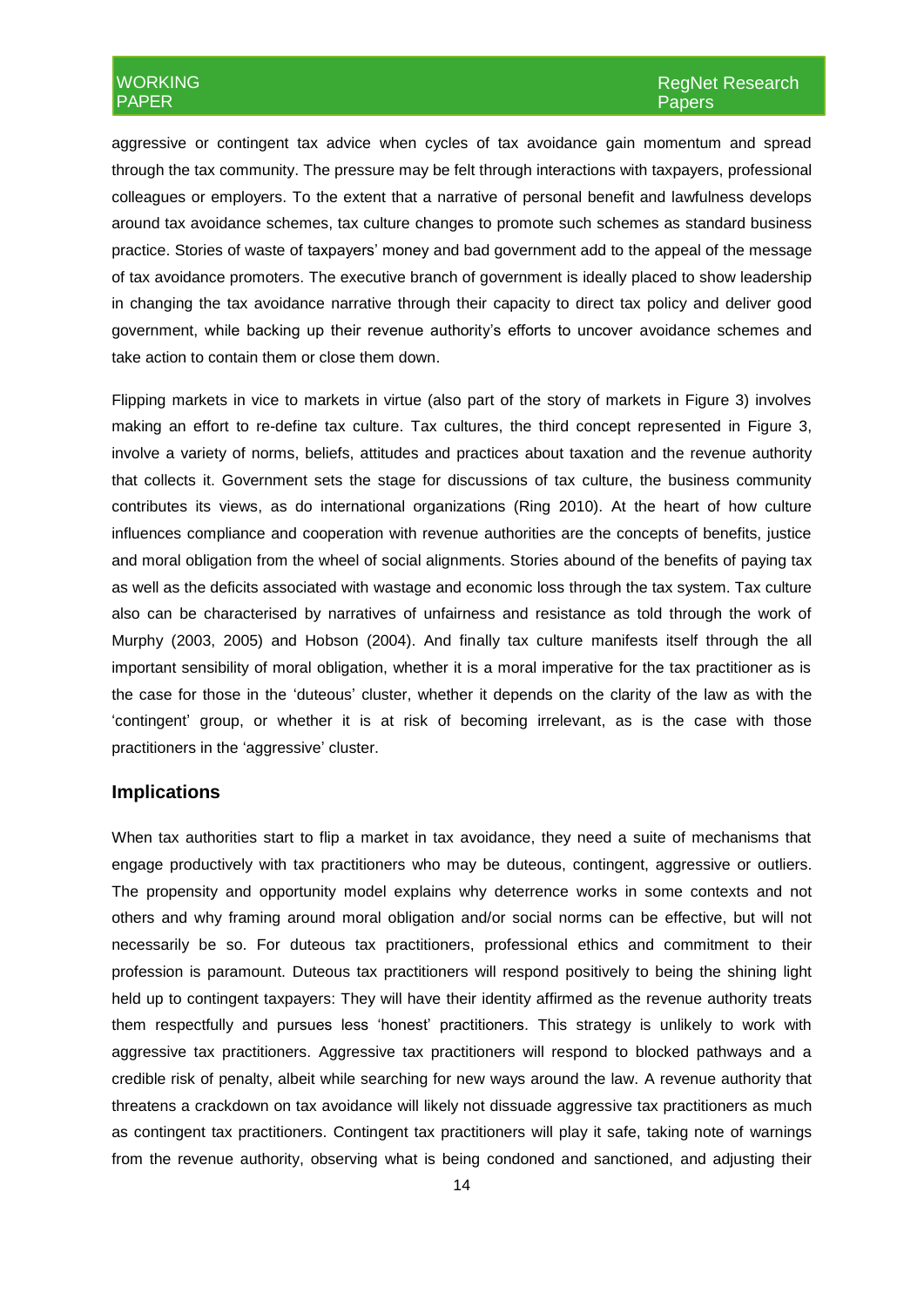actions accordingly.

The difficulty for revenue authorities is in identifying their target population accurately. Taxpayers differentiate honest no-fuss advice from cautious minimising advice and aggressive advice (Sakurai and Braithwaite 2003; Tan and Braithwaite 2014), and tax practitioners can be identified as duteous, contingent or aggressive (Wurth 2012). In practice, taxpayers find it difficult to clearly separate those offering cautious minimising advice from those offering aggressive advice (Sakurai and Braithwaite 2003). Partly this is because what is cautious and aggressive is unclear to a non-expert. The teardrop model in Figure 2, however, provides further insight into the confusion. Most tax practitioners occupy the 'contingent' zone and can therefore cater within limits to the differential risk capacities of their clients, moving from the cautious to more aggressive ends of the spectrum depending on the tax environment, ambiguity of the law, and visibility of income tax return items. Taxpayers could well be reporting honestly when they declared their tax practitioner as giving both cautious and aggressive advice. Should a revenue authority target contingent practitioners, there is risk that honest taxpayers, cautious minimisers and aggressive taxpayers will all be caught in the web. Many of the taxpayers prosecuted in Australia's mass marketed scheme crackdown in the late 1990s depicted themselves as honest and law-abiding and as the victims of unfair treatment by the tax authority (Braithwaite, Murphy and Reinhart 2007).

The goal is to have a net positive impact on cooperation and compliance, reining in non-compliance where necessary with enforcement action without adversely affecting non-targeted groups. Focused enforcement action needs to be made credible and legitimate through being embedded in a suite of mechanisms about which there is a central and coherent narrative. This narrative geared to discouraging particular avoidance activities needs to be shared by many authorities (government, revenue authorities, professional associations and tax practitioner boards). The narrative needs to explain why the avoidance activity is damaging (not producing benefits for the community), unfair (leading some taxpayers to carry more of the burden than others with the same income) and why the responsible action for the taxpayer is to pay the tax he or she is expected to pay.

Messaging and persuasion with the community on unacceptable tax behaviour always needs to be followed up with enforcement that is signalled openly and demonstrated firmly through the willingness of a revenue authority to escalate the severity of an intervention and where appropriate its scope. One-off heavy-handed blitzes or amnesties are unlikely to change tax culture without a foreshadowed set of escalating interventions from desk audits, to partial and full audits, penalties, prosecutions and de-registration if non-compliance persists. A responsive regulatory approach of this kind incorporates educating the public, persuasion, the signalling of acceptable pathways and deterrence of unacceptable pathways (Braithwaite 2003, J. Braithwaite 2003a,b, 2005). Responsive regulation is consistent with the central idea of Figure 3 that there are multiple sources of influence on behaviour, with the result that there are multiple motives for avoiding tax. A revenue authority therefore has to have at its disposal multiple strategies and tools to elicit compliance. It makes sense to respect the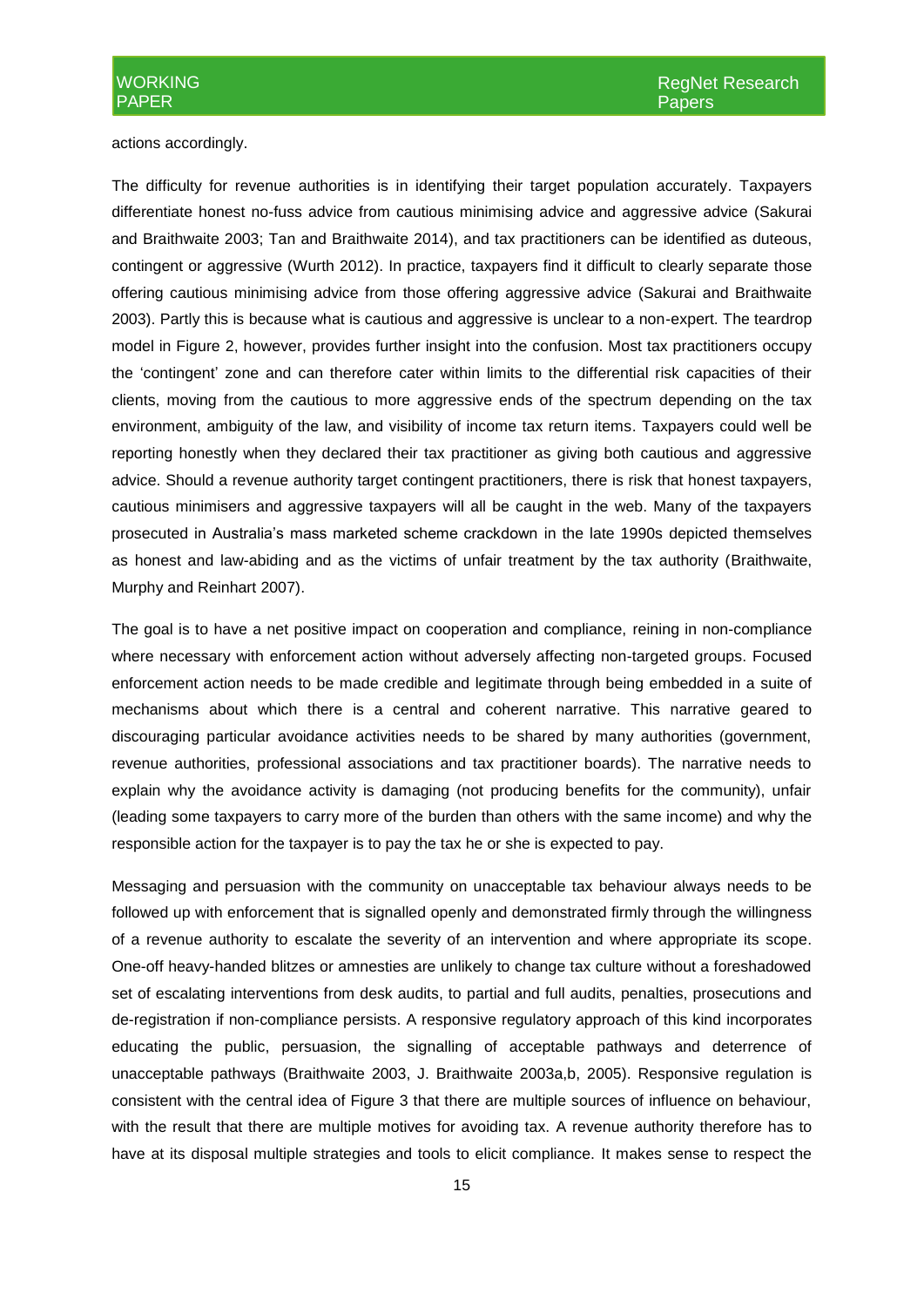commitment of the duteous through using the least intrusive sanctions should problems of avoidance or evasion arise. But it also makes sense to ratchet-up levels of intrusiveness and deter the more aggressive practitioners who are not responsive to the more light touch messaging from the tax authority.

Taxpayers' readiness to comply has traditionally been represented in a compliance pyramid with its base populated by honest and cooperative taxpayers who willingly defer to tax authority (Ayres and J. Braithwaite 1994; see Braithwaite 2003a for the Australian Taxation Office's Compliance Model). Other jurisdictions have followed the Australian Taxation Office's Compliance Model. Tax practitioners, however, present differently to tax authorities. Earlier work with tax practitioners who served high wealth individuals suggested that involvement in tax avoidance distorted the pyramid shape to an egg shape (J. Braithwaite 2003b). Wurth's much larger sample of tax practitioners serving Australian taxpayers takes the next step to proposing a teardrop for the tax practitioner population more generally.

The implications for tax enforcement are significant. Bringing contingent tax practitioners on board is the highest priority, but it must be done without undermining professionalism. Indeed professionalism in the form of respect for the spirit of the law needs to be strengthened since contingent tax practitioners need to join the duteous to form the base of the pyramid to sustain cooperation. Tax authorities too often make the mistake of pursuing their target while communicating lack of trust in those who take pride in doing the right thing, generating unnecessary resistance from those who feel unfairly treated (see Braithwaite, Murphy and Reinhart 2007). The base of the pyramid weakens rather than strengthens.

A number of approaches would check movement toward more aggressiveness, while appreciating the role played by duteous tax practitioners. Registration of tax practitioners with a tax board, having penalties for scheme promoters and strengthening communication networks among professional associations and tax authorities nationally and internationally are necessary first steps to ensure that all tax practitioners are part of a conversation with tax officials around enforcement priorities. A blueprint that maps out enforcement priorities, while at the same time addressing a prioritised list of requests for clarification and certainty from tax practitioner bodies, is a sensible mutually advantageous 'mental meeting place' to begin to rein in tax avoidance (Masken 2014 provides an account of IRS interventions of this kind). Building a shared and informed view of acceptable and unacceptable practice can only emerge from pooling intelligence and problem solving capacity (Braithwaite 2003a, 2005).

Ambiguity in tax law has long been recognised as central to the problem of tax avoidance. But equally important is a diminished sense of moral obligation to pay a fair share of tax to support national governments: Large corporations have made it very clear that the interests of shareholders rank higher than the interests of taxpayers and governments. There is little to be gained in debating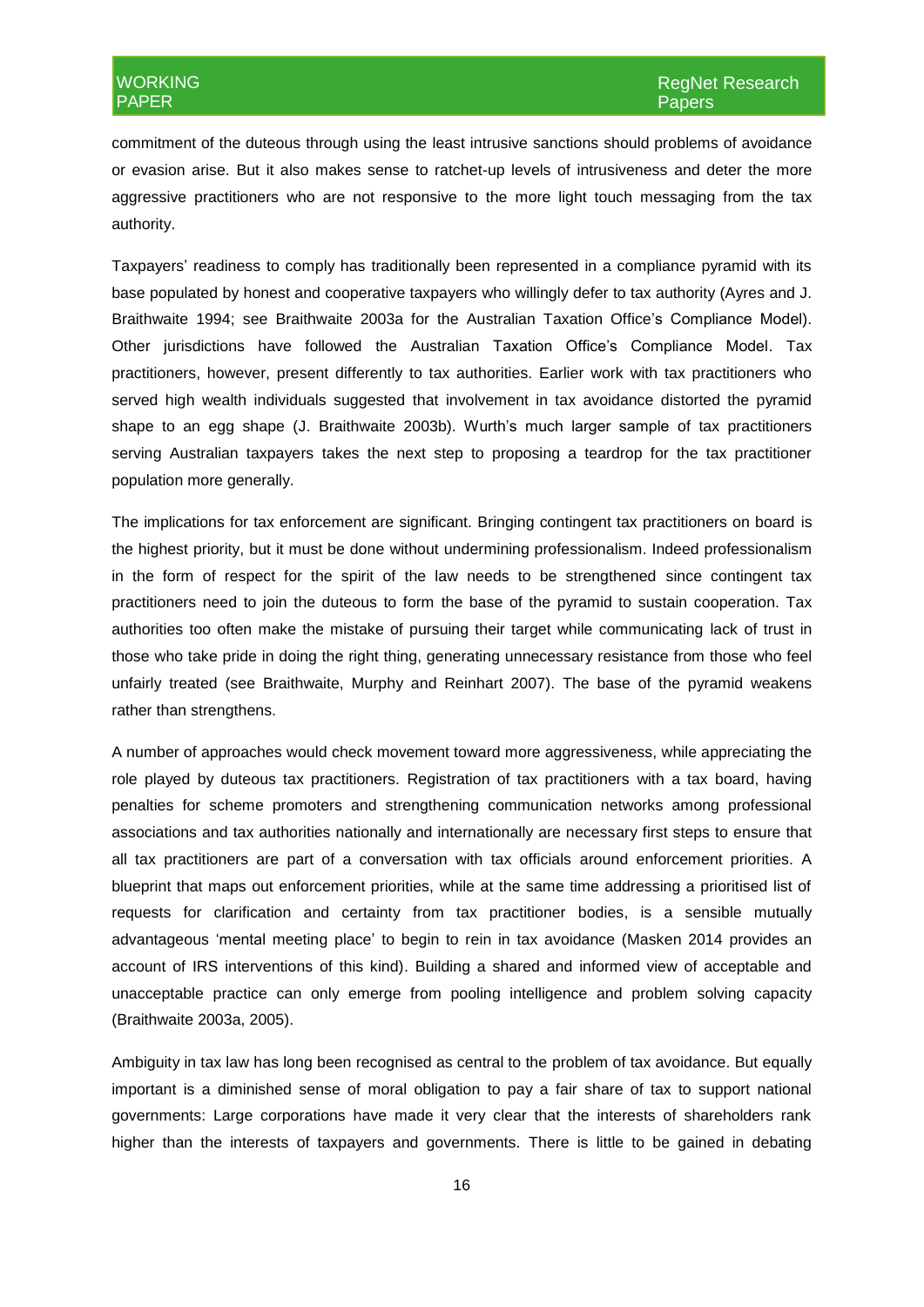ambiguity without debating moral obligation. As shown with duteous tax practitioners, ambiguity is a far greater problem for those whose moral obligation has waned than for those with a strong commitment to the tax system and the community it serves.

Along with an agenda of conversations to change culture are steps to make enforcement action more predictable and reasonable. Finding the right balance of the rules-based system with the principlesbased system to counter the growth and exploitation of tax law ambiguity is on-going (J. Braithwaite 2002; Picciotto 2007; Freedman 2010, 2012). Here the role of tax practitioners is paramount. In a hybrid system, rules must be secondary to overarching principles. Rules provide guidance on the most common transactions of business arrangements in a complex field of taxation. However, rules are used only to assist in applying the principle. In a contest between a rule and an overarching principle, it is the principle that is binding on taxpayers. In a hybrid system such as this, practitioners take on the role of enforcers for transactions of certainty while diminishing the 'penumbra' of ambiguity exposed to exploitation.

The successful implementation of a hybrid system of rules and principles based regulation is dependent on sustaining the dominance of principles and preventing them being converted or reduced to rules that are gamed. Reduction of principles and resurgence of rules can occur through demands for guidance on how principles will be applied in specific contexts (McBarnet & Whelan, 1999) or through the build-up of legal precedent (Clayton Utz, 1999). This can be neutralised through sophistication in crafting. Elegant principles must be matched to smart rulings, press releases and bright line rules, with clarity and consistency in the relationship between principles and rulings. Badly designed principles with uncertain or confusing rules or confusion in the proffering of conflicting interpretations will exacerbate rather than resolve ambiguity. It is here that collaboration between tax practitioners, tax officials and drafters of legislation provides real benefits. The degree to which successful partnering occurs between practitioner and tax officials varies globally (see Visser 2016 on tensions in South Africa; Daly (2013) on collaboration in Ireland; Smith 2004 and Walpole and Salter 2014 on collaboration in Australia). Judith Freedman (2015) has argued for considering new institutional frameworks that can assist all players in managing the complexity that has become intrinsic to tax law. This suggests the allocation of significant resources to stay on top of the tax avoidance game. John Braithwaite (2003a) hints at the need for resources in his analysis of the challenge facing revenue authorities:

If revenue is escaping out of four open windows, closing three of them might simply see more flowing out the fourth, or a fifth window being prized open. This is not to say that it is impossible to achieve improved levels of taxpaying through a combination of measures. (J. Braithwaite, 2003a, p. 266)

#### **Conclusion**

The thesis of this working paper is that tax practitioners are central in the practice of tax avoidance and evasion. This has long been acknowledged but researchers have persisted in an individualistic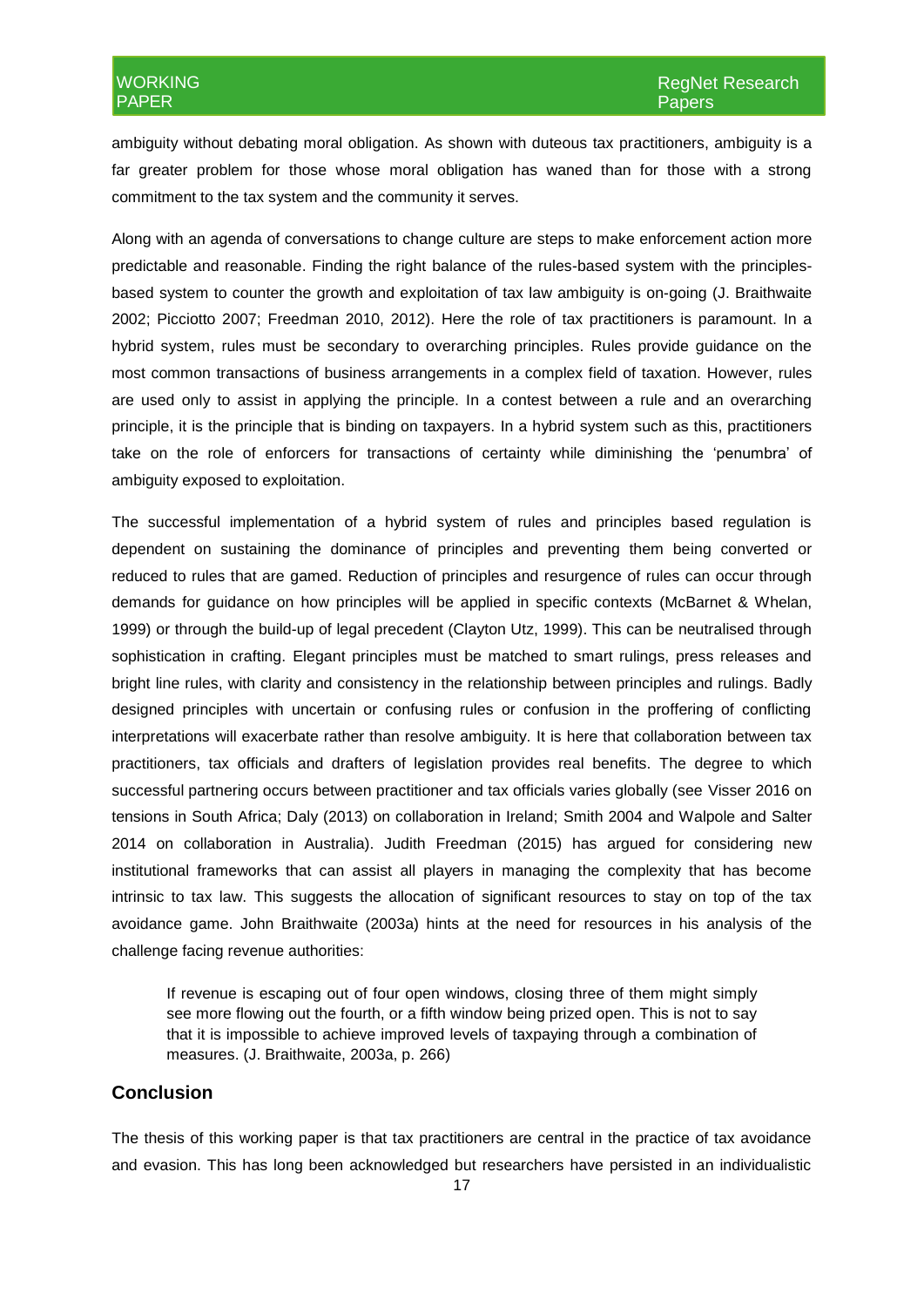model of how tax practitioners influence tax reporting. Research has focused on the 'battle' that takes place between tax practitioners and taxpayers to attribute responsibility for tax avoidance and evasion. A social and economic relational model of the kind presented here addresses this imbalance to uncover the many forces shaping tax practitioner behaviour and point to the multiple levers that can lead to change in that behaviour. Tax avoidance becomes less attractive to the tax practitionertaxpayer dyad when public narratives support paying tax, when ambiguities are discussed and resolved through explained application of principles over rules, when enforcement intent is signalled, explained and justified, when there is follow through on non-compliance with readiness to sanction, and when professional practitioner networks are willing to cooperate with revenue authorities to build shared understandings of legitimate as well as suspect ways of reducing tax.

Little has been said in this working paper about international regulatory mechanisms such as BEPS, disclosure of profits and other transparency measures, whistle blowing and leaks as evidenced by the Panama Papers and LuxLeaks. The contribution of the 'Big Four' accounting firms to world wide avoidance of tax has been widely discussed in mainstream media in recent times (see for example, West (2016) in thenewdaily.com), as governments pursue large corporations like Google and Facebook for unpaid back taxes. The US, the UK, Indonesia, Italy, and France are just some of the countries taking this route. Whether the fight-back of these nation states and most recently of the EU serves to inspire and guide smaller nations remains to be seen. Tax has become a highly politicised issue, this time globally. Tax practitioners occupy a front seat in watching these political tussles play out and will come to their own conclusion no doubt as to whether tax avoidance is in vogue or not.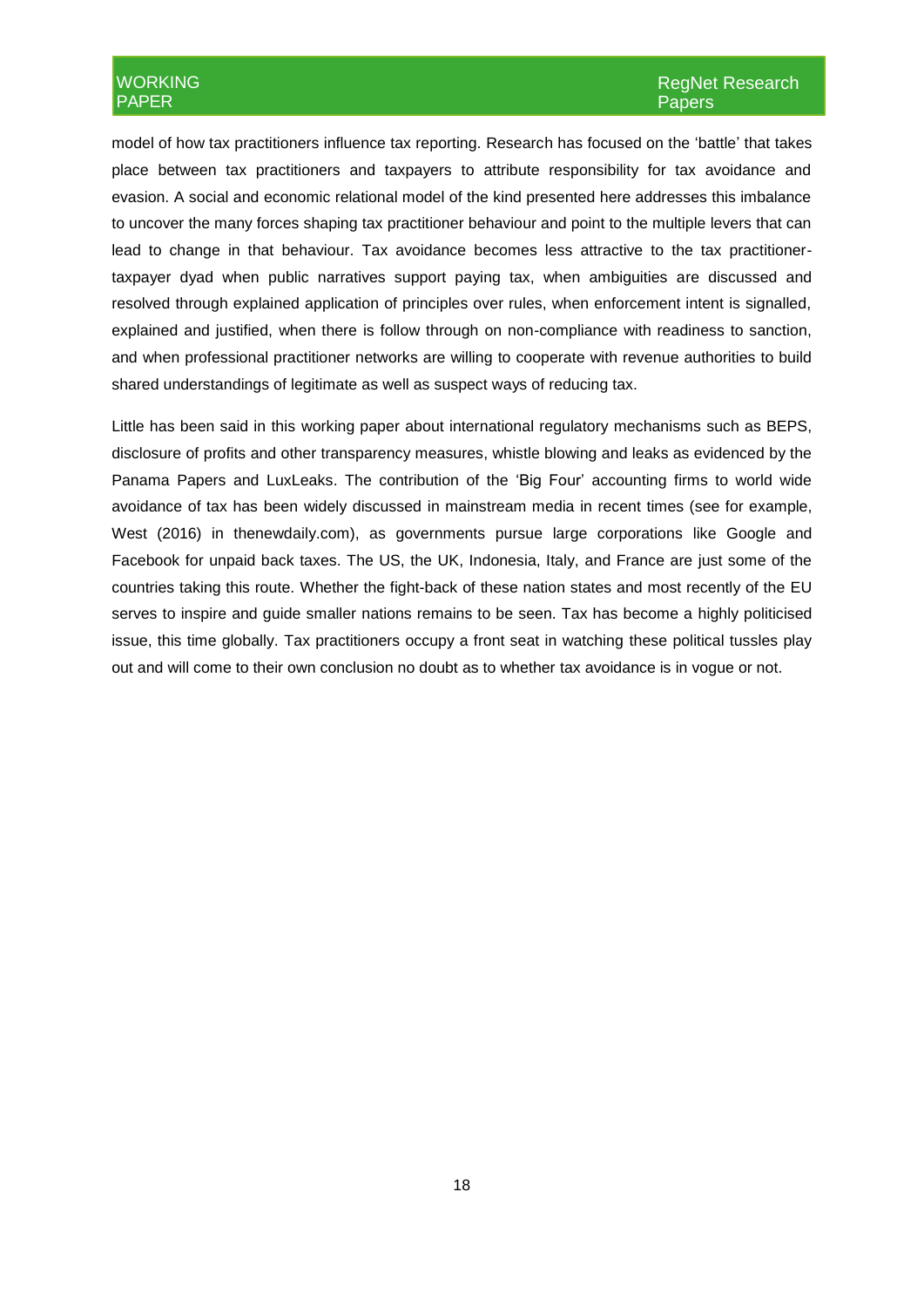#### **References**

- Addison, Susan, and Frank Mueller. 'The dark side of professions: the big four and tax avoidance. ' *Accounting, Auditing & Accountability Journal* 28, no. 8 (2015): 1263-1290.
- Attwell, R. L., and A. J. Sawyer. 'The ethical attitudes of New Zealand tax practitioners Still 'barely passing ' ' *New Zealand Journal of Taxation Law and Policy* 7, no. 2 (2001): 111-146.
- Australian Taxation Office. *2009-10 Compliance Program* (2009) Canberra: Australian Government. Available at http://www.ato.gov.au/content/downloads/COR00205435\_NAT7769CP0910.pdf.
- Ayres, Ian, and John Braithwaite. *Responsive regulation: Transcending the Deregulation Debate*. Oxford: Oxford University Press (1994).
- Ayres, Frances L., Betty R. Jackson, and Peggy S. Hite. 'The economic benefits of regulation: Evidence from professional tax preparers. ' *Accounting Review* (1989): 300-312.
- Bankman, Joseph 'The New Market in Corporate Tax Shelters ', *Tax Notes* 83 (1999): 1775-1795.
- Blackburn, Robert Andrew and Carey, Peter and Tanewski, George, *The Role of Trust, Relationships and Professional Ethics in the Supply of External Business Advice by Accountants to SMEs (*February 15, 2010). Australian Centre for Financial Studies - Finsia Banking and Finance Conference 2010. Available at<http://dx.doi.org/10.2139/ssrn.1592342.>
- Blanthorne, Cynthia, Hughlene A. Burton, and Dann Fisher. 'The Aggressiveness of Tax Professional Reporting: Examining the Influence of Moral Reasoning. ' *Advances in Accounting Behavioral Research (Advances in Accounting Behavioral Research, Volume 16) Emerald Group Publishing Limited* 16 (2014): 149-181.
- Bobek, Donna D., Amy M. Hageman, and Robin R. Radtke. 'The ethical environment of tax professionals: Partner and non-partner perceptions and experiences. ' *Journal of Business Ethics* 92, no. 4 (2010): 637-654.
- Bobek, Donna D., and Robin R. Radtke. 'An experiential investigation of tax professionals' ethical environments. ' *Journal of the American Taxation Association* 29, no. 2 (2007): 63-84.
- Braithwaite, John 'Rules and Principles: A Theory of Legal Certainty' *Australian Journal of Legal Philosophy* 27 (2002): 47-82.
- Braithwaite, John 'Through the Eyes of the Advisers: A Fresh Look at High Wealth Individuals ', in V. Braithwaite (ed), *Taxing Democracy* Aldershot, UK: Ashgate Publishing (2003a): 245-270.
- Braithwaite, John Large Business and the Compliance Model, in V. Braithwaite (ed), *Taxing Democracy* Aldershot, UK: Ashgate Publishing (2003b): 177-202.
- Braithwaite, John. *Markets in Vice, Markets in Virtue*. Oxford: Oxford University Press (2005).
- Braithwaite, Valerie A. 'Dancing with tax authorities: motivational postures and non- compliant actions ', in V. Braithwaite (ed), *Taxing Democracy* Aldershot, UK: Ashgate Publishing (2003): 15-39.
- Braithwaite, Valerie A. 'Tax Evasion '. In M. Tonry (ed.), *Handbook on Crime and Public Policy*. Oxford: Oxford University Press (2009a) 381- 405.
- Braithwaite, Valerie A. *Defiance in taxation and governance: Resisting and dismissing authority in a democracy*. Edward Elgar Publishing, (2009b).
- Braithwaite, Valerie, Kristina Murphy, and Monika Reinhart. 'Taxation threat, motivational postures, and responsive regulation. ' *Law & Policy* 29, no. 1 (2007): 137-158.

Braithwaite, Valerie, and Monika Reinhart. 'Deterrence, Coping Styles and Defiance. ' *FinanzArchiv:*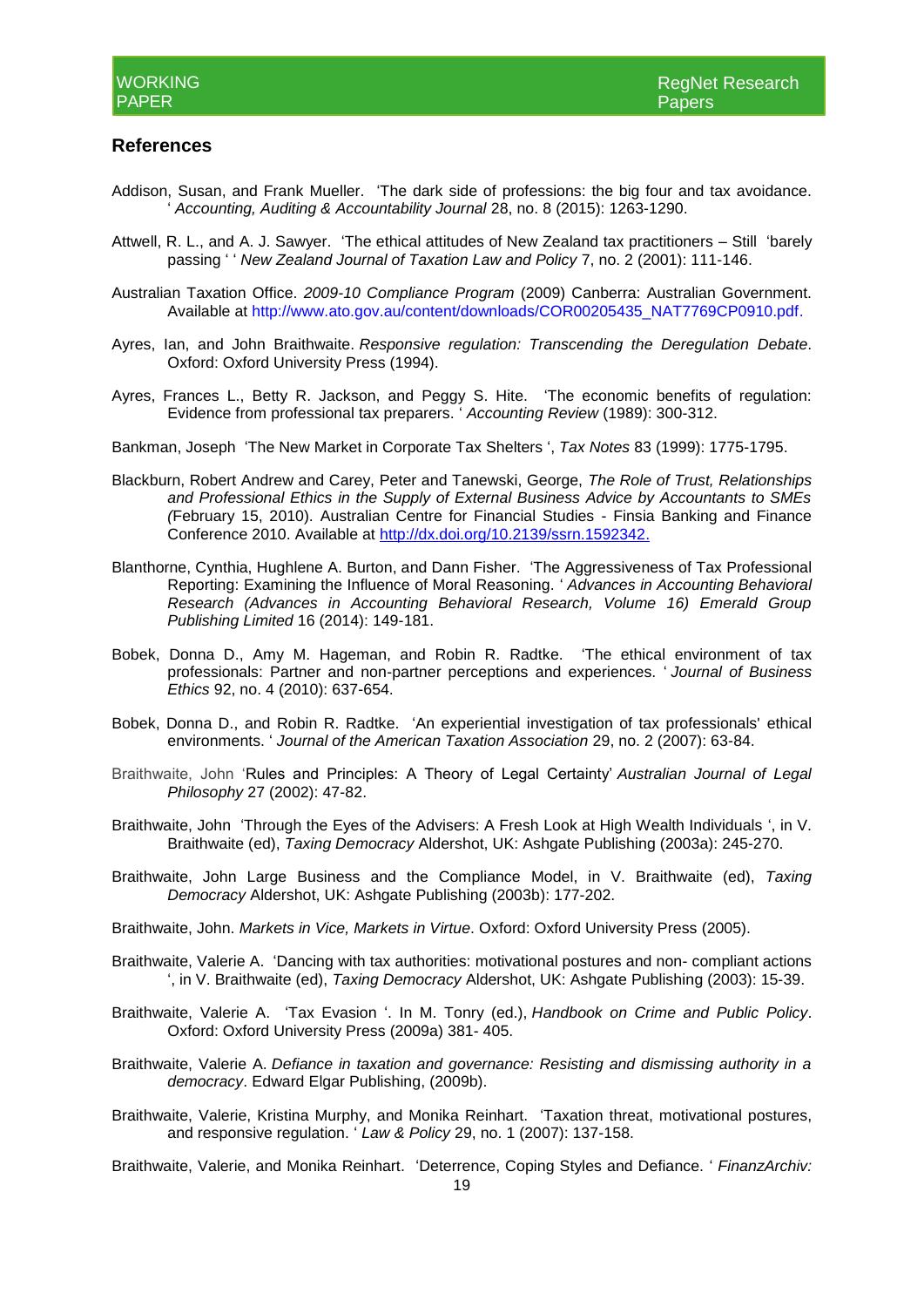*Public Finance Analysis* 69, no. 4 (2013): 439-468.

Braithwaite, Valerie A., and Michael Wenzel. 'Integrating explanations of tax evasion and avoidance. ' in A. Lewis (ed.) *The Cambridge Handbook of Psychology and Economic Behaviour*. Cambridge University Press (2008) 304-331.

Clayton Utz *Challenging Private Rulings* Sydney: Clayton Utz (1999)

- Cloyd, C. Bryan. 'The effects of financial accounting conformity on recommendations of tax preparers. ' *The Journal of the American Taxation Association* 17, no. 2 (1995): 50.
- Coffee, John C. *Gatekeepers: The professions and corporate governance*. Oxford: Oxford University Press (2006).
- Cruz, Cheryl A., William E. Shafer, and Jerry R. Strawser. 'A multidimensional analysis of tax practitioners' ethical judgments. ' *Journal of Business Ethics* 24, no. 3 (2000): 223-244.
- Daly, Frank. 'Tax Advisers Undermining or enhancing the tax system? ' Addresss given at *Confédération Fiscale Européenne International Conference on Professional Affairs* Sofitel Brussels Europe, 20 November 2007, [http://taxinstitute.ie/portals/0/Tax%20Policy/Institute%20Submission/2007/FD%20speech%20](http://taxinstitute.ie/portals/0/Tax%20Policy/Institute%20Submission/2007/FD%20speech%20to%20CFE%2011%202007.pdf) [to%20CFE%2011%202007.pdf](http://taxinstitute.ie/portals/0/Tax%20Policy/Institute%20Submission/2007/FD%20speech%20to%20CFE%2011%202007.pdf)
- Devos, Ken. 'The impact of tax professionals upon the compliance behaviour of Australian individual taxpayers. ' *Revenue Law Journal* 22, no. 1 (2012): 31.
- Doyle, Elaine, Jane Frecknall Hughes, and Barbara Summers. 'An empirical analysis of the ethical reasoning of tax practitioners. ' *Journal of Business Ethics* 114, no. 2 (2013): 325-339.
- Erard, Brian. 'Taxation with representation: An analysis of the role of tax practitioners in tax compliance. ' *Journal of Public Economics* 52, no. 2 (1993): 163-197.
- Freedman, Judith. 'Managing tax complexity: the institutional framework for tax policy-making and oversight '. WP 15/08 Oxford University Centre for Business Taxation (2015).
- Freedman, Judith. 'Improving (not perfecting) tax legislation: Rules and principles revisited. ' *British Tax Review* 6 (2010): 717.
- Freedman, Judith. 'Responsive regulation, risk, and rules: Applying the theory to tax practice ' *University of British Columbia Law Review* 44, no. 3 (2012): 627.
- Gracia, Louise, and Lynne Oats. 'Boundary work and tax regulation: A Bourdieusian view. ' *Accounting, Organizations and Society* 37, no. 5 (2012): 304-321.
- Hashimzade, Nigar. 'Conference Commentary: Improving Tax Administration through Research Driven Efficiencies. ' *Journal of Tax Administration* 1, no. 2 (2015): 78-82.
- Hasseldine, John, Kevin Holland, and Pernill van der Rijt. 'The market for corporate tax knowledge. '*Critical Perspectives on Accounting* 22, no. 1 (2011): 39-52.
- Hite, Peggy A., and Gary A. McGill. 'An examination of taxpayer preference for aggressive tax advice. ' *National Tax Journal* (1992): 389-403.
- Hobson, Kersty. ''Say no to the ATO': the cultural politics of protest against the Australian Tax Office. ' *Social Movement Studies* 3, no. 1 (2004): 51-71.
- Internal Revenue Service. (1996). *Individual income tax gap estimates for 1985, 1988, and 1992*. Washington: United States Government (1996) Available at: [http://www.irs.gov/pub/irs](http://www.irs.gov/pub/irs-soi/p141596.pdf.)[soi/p141596.pdf.](http://www.irs.gov/pub/irs-soi/p141596.pdf.)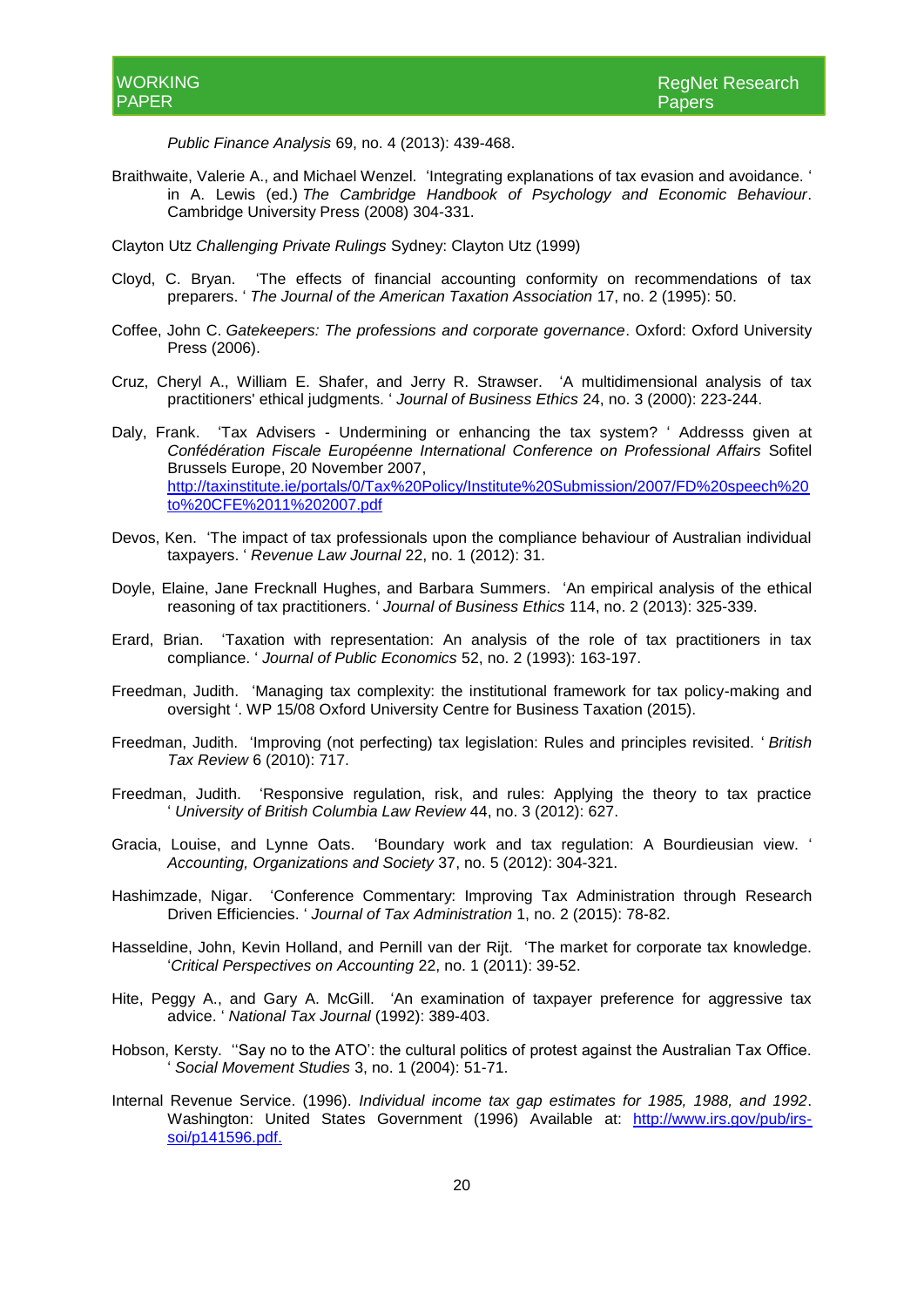- Jackson, B. R. and V. C. Milliron 'Tax preparers: Government agents or client advocates?' *Journal of Accountancy* (1989): 76–83
- Karlinsky, S. and J. Bankman , 'Developing a Theory of Cash Businesses Tax Evasion Behaviour and the Role of Their Tax Preparers', 5*th International Conference on Tax Administration: Current Issues and Future Developments*, Timebase: Sydney (2002).
- Klepper, Steven, Mark Mazur, and Daniel Nagin. 'Expert intermediaries and legal compliance: The case of tax preparers. ' *The Journal of Law & Economics* 34: 1 (1991): 205-229.
- KPMG *Responsible Tax for the Common Good* available from <https://assets.kpmg.com/content/dam/kpmg/pdf/2016/05/KPMG-2016-Tax-budget-guide.pdf>
- Lipatov, Vilen. 'Corporate tax evasion: The case for specialists. ' *Journal of Economic Behavior & Organization* 81: 1 (2012): 185-206.
- Marshall, Rex L., Robert W. Armstrong, and Malcolm Smith. 'The ethical environment of tax practitioners: Western Australian evidence. ' *Journal of Business Ethics* 17: 12 (1998): 1265- 1279.
- Marshall, Rex, Malcolm Smith, and Robert Armstrong. 'Ethical issues facing tax professionals: A comparative survey of tax agents and practitioners in Australia. ' *Asian Review of Accounting* 18, no. 3 (2010): 197-220.
- Masken, Karen *IRS Preparer-Level Treatment Tests: Results from the First Year of a Multi-Year Study* (unpublished report). (2014).
- McBarnet, Doreen, and Christopher Whelan. *Creative Accounting and the Cross-Eyed Javelin Thrower.* John Wiley & Sons (1999)
- McKerchar, Margaret. ' The Impact of Income Tax Complexity of Practitioners in Australia '*Australian Tax Forum.* 20 (2005): 529.
- Murphy, Kristina. 'Procedural justice and tax compliance. ' *Australian Journal of Social Issues* 38, no. 3 (2003): 379-408.
- Murphy, Kristina. 'Regulating More Effectively: The relationship between procedural justice, legitimacy, and tax non‐compliance. ' *Journal of Law and Society* 32, no. 4 (2005): 562-589.
- Murphy, Kristina. 'Procedural justice and the regulation of tax compliance behavior. ' In Alm, James, Jorge Martinez-Vazquez, and Benno Torgler, (eds). Developing alternative frameworks for explaining tax compliance. Routledge (2010): 191-209.
- Nagin, Daniel S., and Raymond Paternoster. 'Enduring individual differences and rational choice theories of crime. ' *Law and Society Review* (1993): 467-496.
- Niemirowski, Pauline, and Alexander J. Wearing. 'Taxation agents and taxpayer compliance. ' *Journal of Australian Taxation* 6 (2003): 166.
- Oats, Lynna, & Gracia, Louisa (2012). 'Insights from Bourdieu'. In L. Oats (Ed.), *Taxation: A fieldwork research handbook* (pp. 114-119). London: Routledge.
- Ordower, Henry. 'The culture of tax avoidance '. *Saint Louis University Law Journal* 55, no. 1 (2010): 47-128
- Parker, Christine & Braithwaite, John. 'Regulation', in P Cane and M Tushnet (eds) *The Oxford handbook of legal studies*, London: Oxford University Press, (2003): 119-45.
- Parnaby, Patrick F. 'Sit back and enjoy the ride: Financial planners, symbolic violence and the control of clients. ' *Canadian Journal of Sociology* 34, no. 3 (2009): 1065-1086.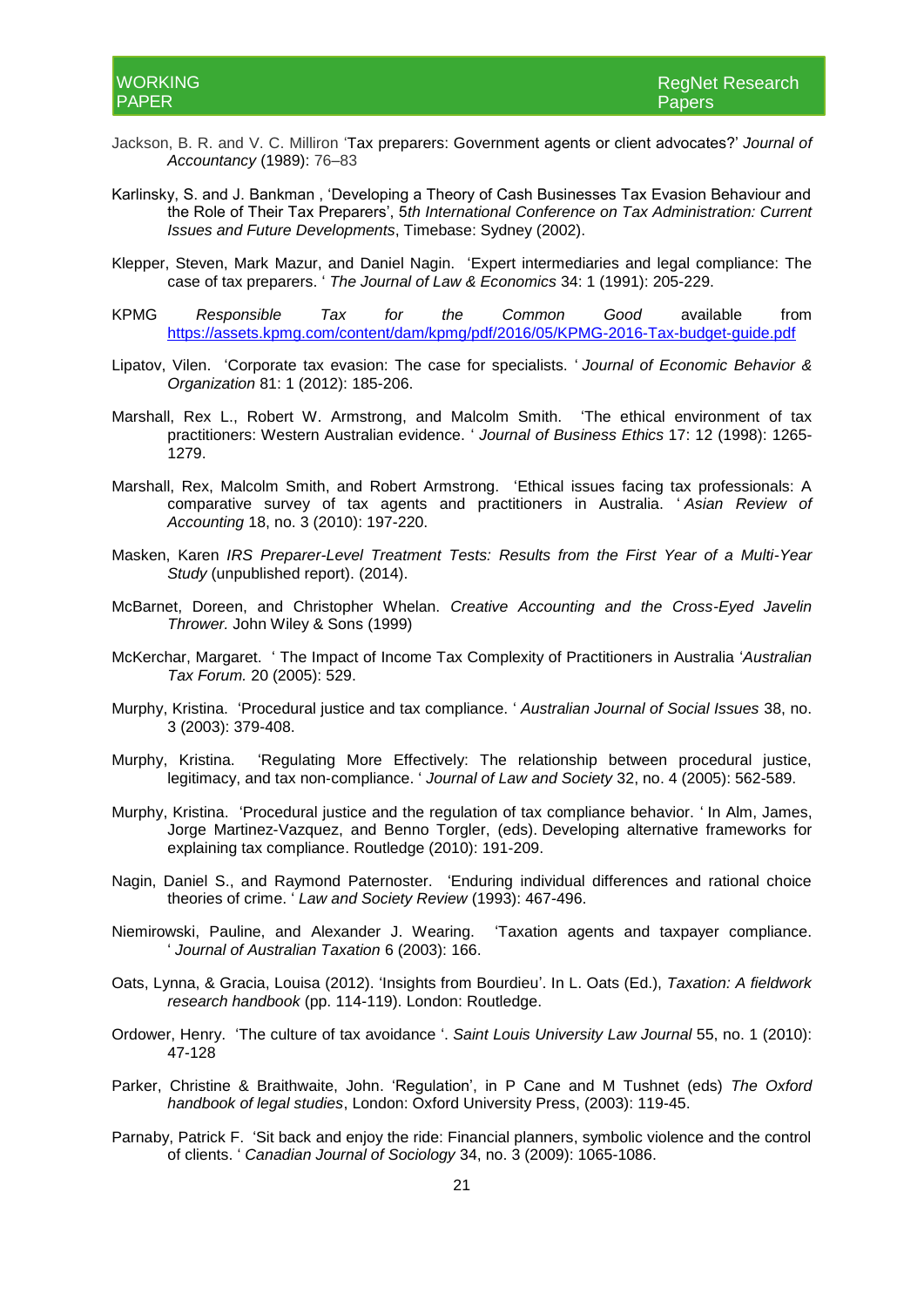- Picciotto, Sol. 'Constructing compliance: Game playing, tax law, and the regulatory state. ' *Law & Policy* 29, no. 1 (2007): 11-30.
- Rawlinson, Kevin. 'Thousands chased by HMRC debt collectors due to overpaid tax credits ' 30 May 2014 *The Guardian* (UK, online) available at: [http://www.theguardian.com/politics/2014/may/30/hmrc-using-a-dozen-tax-collectors-to](http://www.theguardian.com/politics/2014/may/30/hmrc-using-a-dozen-tax-collectors-to-reclaim-overpaid-tax-credits)[reclaim-overpaid-tax-credits](http://www.theguardian.com/politics/2014/may/30/hmrc-using-a-dozen-tax-collectors-to-reclaim-overpaid-tax-credits)
- Ring, Diane. 'Who is Making International Tax Policy? International Organizations as Power Players in a High Stakes World'. ' *Fordham International Law Journal* 33 (2010): 649.
- Roberts, Michael L. 'Tax accountants' judgment/decision-making research: A review and synthesis. ' *The Journal of the American Taxation Association* 20, no. 1 (1998): 78.
- Sakurai, Yuka, and Valerie Braithwaite. 'Taxpayers' perceptions of practitioners: finding one who is effective and does the right thing?. ' *Journal of Business Ethics* 46, no. 4 (2003): 375-387.
- Schisler, Dan L. 'An experimental examination of factors affecting tax preparers' aggressiveness-A prospect theory approach. ' *The Journal of the American Taxation Association* 16, no. 2 (1994): 124.
- Shafer, William E., and Richard S. Simmons. 'Effects of organizational ethical culture on the ethical decisions of tax practitioners in mainland China. ' *Accounting, Auditing & Accountability Journal* 24, no. 5 (2011): 647-668.
- Smith, Julie P. *Taxing Popularity The Story of Taxation in Australia.* Australian Tax Research Foundation, Research Study No 43 (2004).
- Tan, Lin Mei (2014). Understanding the tax practitioner-client relationship: Using a role theory framework. *Procedia - Social and Behavioral Sciences*, *164*, 242-247. doi:10.1016/j.sbspro.2014.11.07
- Tan, Lin Mei, Valerie Braithwaite, and Monika Reinhart. 'Why do small business taxpayers stay with their practitioners? Trust, competence and aggressive advice. ' *International Small Business Journal* (2014): doi:10.1177/0266242614555556
- Tan, Lin Mei. 'Giving advice under ambiguity in a tax setting. ' *Australian Tax Forum* 26 (2011): 73.
- Tan, Lin Mei. 'Taxpayers' preference for type of advice from tax practitioner: A preliminary examination. ' *Journal of Economic Psychology* 20, no. 4 (1999): 431-447.
- Tyler, Tom R. *Why People Obey the Law*. Princeton University Press (1990).
- Visser, Amanda. Making friends of foes to improve tax compliance. Business Daily (online). June 28 2016 available at [http://www.bdlive.co.za/national/2016/06/28/making-friends-of-foes-to](http://www.bdlive.co.za/national/2016/06/28/making-friends-of-foes-to-improve-tax-compliance)[improve-tax-compliance](http://www.bdlive.co.za/national/2016/06/28/making-friends-of-foes-to-improve-tax-compliance)
- Walpole, Michael, and David Salter. 'Regulation of tax agents in Australia. ' *eJournal of Tax Research* 12, no. 2 (2014): 335.
- Wenzel, Michael. 'The impact of outcome orientation and justice concerns on tax compliance: the role of taxpayers' identity. ' *Journal of Applied Psychology* 87, no. 4 (2002): 629-645.
- Wenzel, Michael. 'Tax compliance and the psychology of justice: Mapping the field. ' in V. Braithwaite (ed), *Taxing Democracy* Aldershot, UK: Ashgate Publishing (2003): 41-70.
- Wenzel, Michael. 'An analysis of norm processes in tax compliance ' *Journal of Economic Psychology* 25:2 (2004): 213-22
- West, Michael 'Tax avoidance' masters revealed ', The New Daily (online). July 11 2016 available at: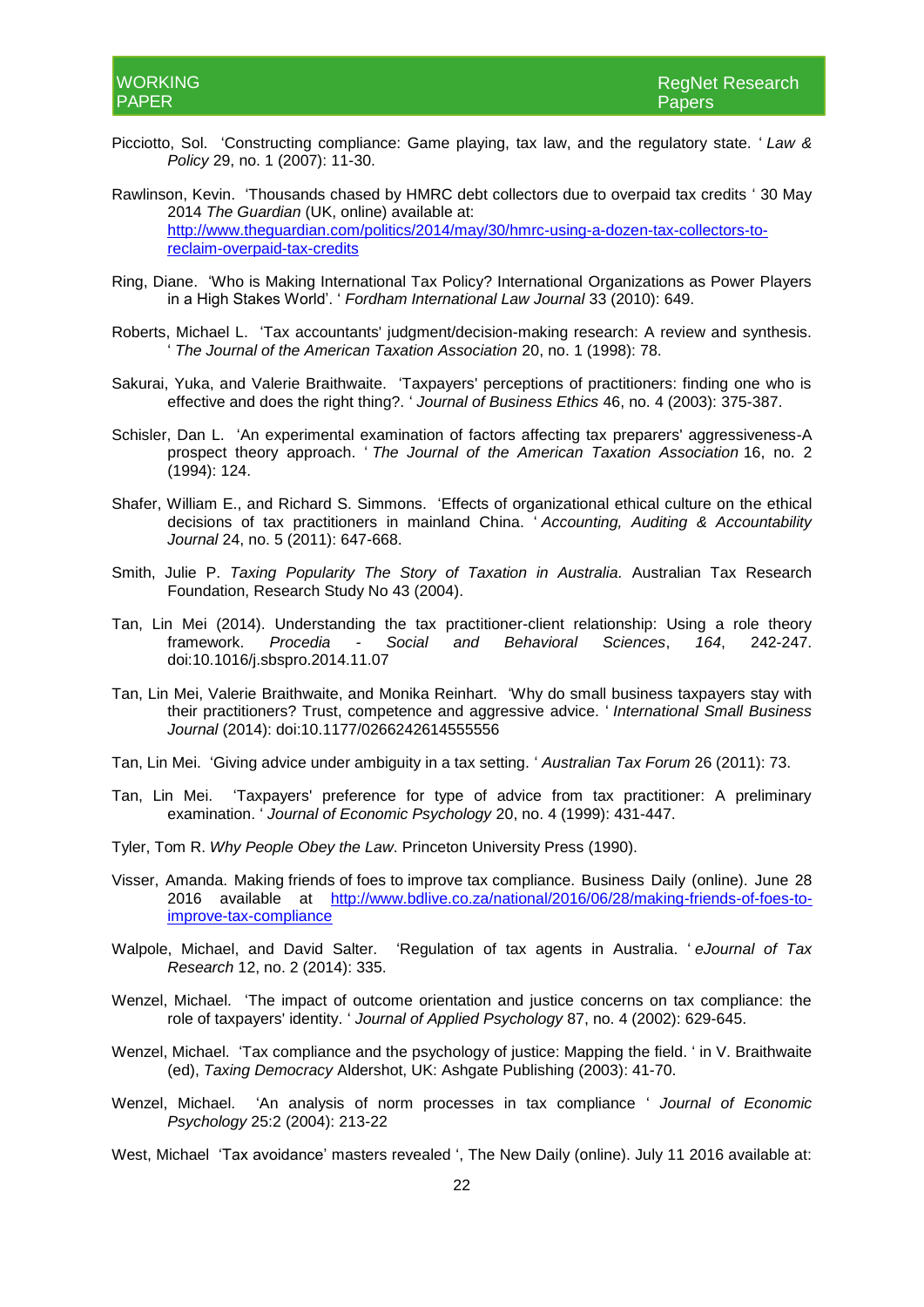[http://thenewdaily.com.au/money/finance-news/2016/07/11/architects-global-tax-avoidance](http://thenewdaily.com.au/money/finance-news/2016/07/11/architects-global-tax-avoidance-revealed/)[revealed/](http://thenewdaily.com.au/money/finance-news/2016/07/11/architects-global-tax-avoidance-revealed/)

- Wurth, Elea. 'A will and a way: An analysis of tax practitioner preparation compliance. ' Unpublished PhD dissertation, ANU Canberra. (2013) available at: <https://digitalcollections.anu.edu.au/handle/1885/10355>
- Yetmar, Scott A., and Kenneth K. Eastman. 'Tax practitioners' ethical sensitivity: A model and empirical examination. ' *Journal of Business Ethics* 26, no. 4 (2000): 271-288.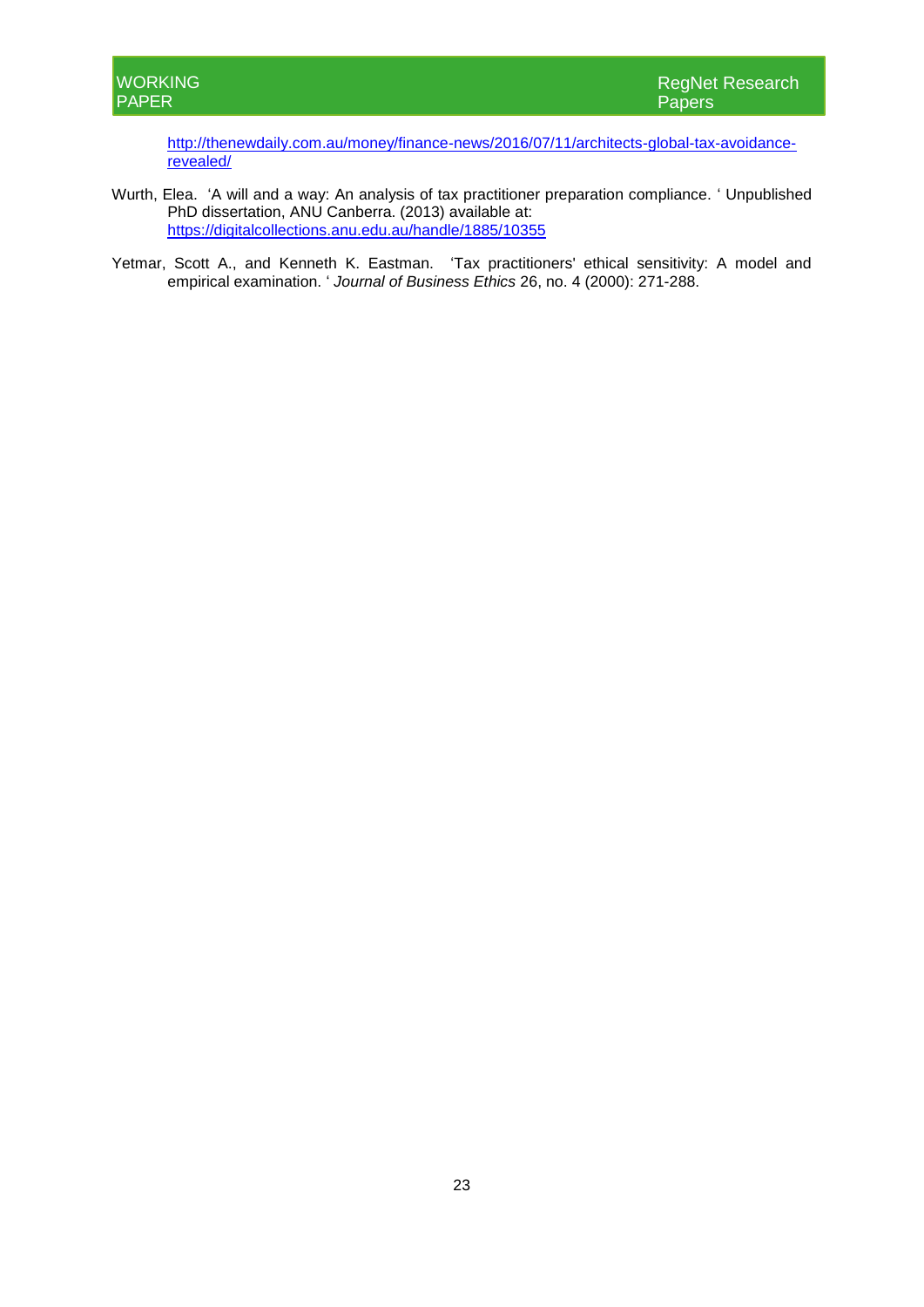### **Figures**

**Figure 1:** The Wheel of Social Alignments for Taxpayer Cooperation and Compliance (Braithwaite 2009a)

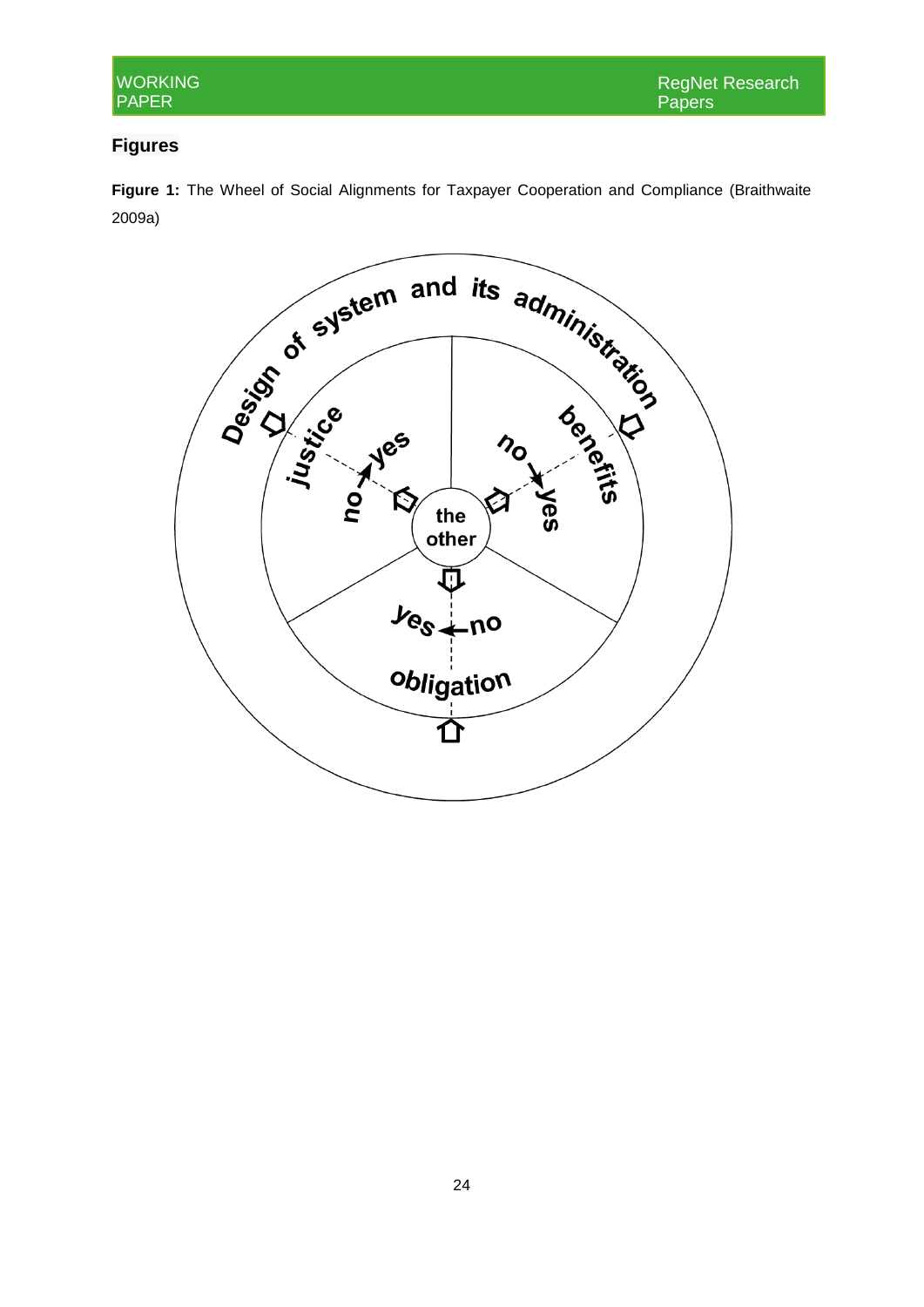Figure 2: The teardrop of tax practitioner compliance with the revenue authority's expectations (Wurth 2012)